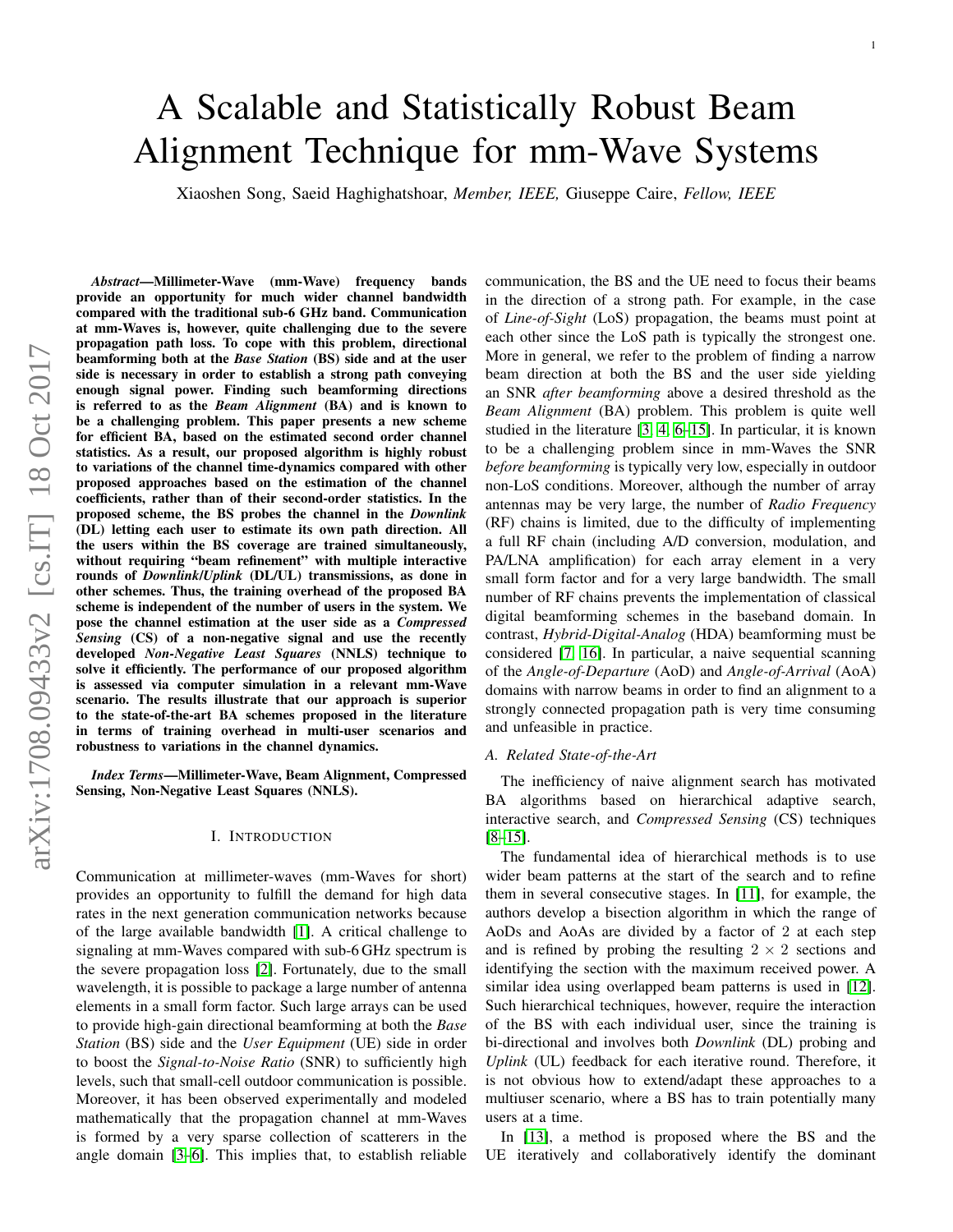eigenvector of their channel matrix via the well-known *power method*. However, this approach requires to demodulate the signal at each antenna both at the BS and at the UE side. Therefore, this method is essentially incompatible with the HDA beamforming architecture.

More recently, considering the natural channel sparsity in the AoA-AoD domain [\[3–](#page-11-2)[6\]](#page-11-3), CS-based algorithms have been proposed for BA in mm-Waves [\[14,](#page-11-10) [15,](#page-12-0) [17](#page-12-2)[–19\]](#page-12-3). These algorithms are efficient and particularly attractive for multi-user scenarios, but they are based on the assumption that the instantaneous channel remains invariant during the whole probing/measurement stage (the same assumption is also adopted in [\[11,](#page-11-7) [12\]](#page-11-8)). This assumption is typically not satisfied in practice due to the large Doppler spread at mm-Waves, implying fast time-variations of the channel coefficients [\[20,](#page-12-4) [21\]](#page-12-5). It should be noticed here that the channel time-variations are greatly reduced *after BA is achieved*, since once the beams are aligned, the effective channel angular spread is very small [\[21\]](#page-12-5) (e.g., in the case of LoS propagation the Doppler reduces to a simple frequency shift which can be estimated and compensated by standard carrier synchronization schemes). Nevertheless, *before BA is achieved* the channel variability over time can be large, since even a small motion of a few centimeters traverses several wavelengths, potentially producing multiple deep fades [\[20\]](#page-12-4). Moreover, a naive application of the conventional CS techniques typically results in a wide spread of the transmitted signal power during the probing stage in the angle domain and diminishes the SNR of the resulting measurements. This is not problematic in sub-6 GHz but it may be a big problem in mm-Waves due to the very low SNR *before beamforming*. Interestingly, this low-SNR problem is widely overlooked in the CS-based channel estimation literature, which typically assumes unrealistic values of the pre-beamforming SNR.

#### *B. Contributions*

In this paper, we propose a novel BA scheme that has the following advantages compared with the existing works in the literature:

1) *System-level Scalability:* In our approach, during the BA phase, the BS actively probes the channel by periodically broadcasting a *pseudo-random beamforming codebook*, i.e., a sequence of pseudo-random beam patterns, over reserved *beacon* slots in the DL, while all users stay in listening mode. In particular, all users can collect a sufficient number of measurements in order to estimate their own relevant channel information, namely, the AoA-AoD of a strong scatterer conveying sufficient signal power from/to the BS. Since there is no need for interaction between the BS and each user, the proposed BA scheme is highly scalable and its overhead and complexity do not grow with the number of active users in the system.

2) *User-specific beamforming codebook:* During the beacon slots, each user can apply its own *receive beamforming codebook*, given again by a sequence of random beam patterns. In the proposed scheme, each user selects its receive beamforming codebook based on the number of available RF chains and on its SNR. In brief, when a user is close to the BS and has a sufficiently high pre-beamforming SNR, it can use wider beams in order to speed up the channel estimation by taking less measurement rounds in time. In contrast, when a user is far from the BS and has a very low pre-beamforming SNR, it applies narrower receive beams to obtain measurements with a higher beamforming gain and thus achieving sufficiently large SNR. In particular, we shall see that for a specific SNR level before beamforming, there is an optimal beam spreading factor that results in the fastest channel acquisition. On the practical side, our method has the advantage that the receiver beamforming strategy at the users can be individually tailored to each specific user, depending on its hardware (how many RF chains) and on its pre-beamforming SNR conditions, without impacting the overall system functions.

3) *Robustness to Variations in Channel Statistics:* As explained before, most of the existing works in the literature use the assumption that the instantaneous channel coefficients remain invariant during the whole BA phase. This is difficult to meet in mm-Waves due to the large carrier frequency, large Doppler spread, and consequently fast channel variations [\[20,](#page-12-4) [21\]](#page-12-5). Our scheme makes use of the channel second order statistics and is highly robust to variations in channel time-dynamics. We also illustrate via numerical simulations that CS-based algorithms fail to estimate the channel strong path direction when the channel is significantly time-varying, i.e., it undergoes several fading cycles during the estimation period, whereas our scheme performs well for a wide range of channel dynamics.

4) *Low-complexity Channel Estimation and Protocol Simplicity:* In our scheme, each user needs to estimate the channel from its received measurements, thus, all the computation is done at the user side. We show that the resulting channel estimation boils down to a *Non-Negative Least Squares* (NNLS) problem, which can be solved very efficiently via standard techniques in the literature. After estimating its best beam direction, each user communicates the corresponding beam index through a random access UL slot (see Section [III\)](#page-4-0), which can already benefit from full beamforming gain at the user side and from some (limited) beamforming gain at the BS side. At this point, communication can take place with full beamforming gain at both sides on regular data slots.

Notation We denote vectors by boldface small (e.g., a) and matrices by boldface capital (e.g., A) letters. Scalars are denoted by non-boldface letters (e.g.,  $a$ ,  $A$ ). We represent sets by calligraphic letter A and their cardinality with  $|\mathcal{A}|$ . We denote the empty set by ∅. We use **E** for the expectation, ⊗ for the Kronecker product of two matrices,  $A<sup>T</sup>$  for transpose,  $A^*$  for conjugate, and  $A^H$  for conjugate transpose of a matrix A. The output of an optimization problem such as arg min $_{x \in \mathcal{X}} f(x)$  is denoted by  $x^*$ . The complex circularly symmetric Gaussian distribution with a mean  $\mu$  and a variance  $\gamma$  is denoted by  $CN(\mu, \gamma)$ . For an integer  $k \in \mathbb{Z}$ , we use the shorthand notation  $[k]$  for the set of non-negative integers  $\{1, ..., k\}.$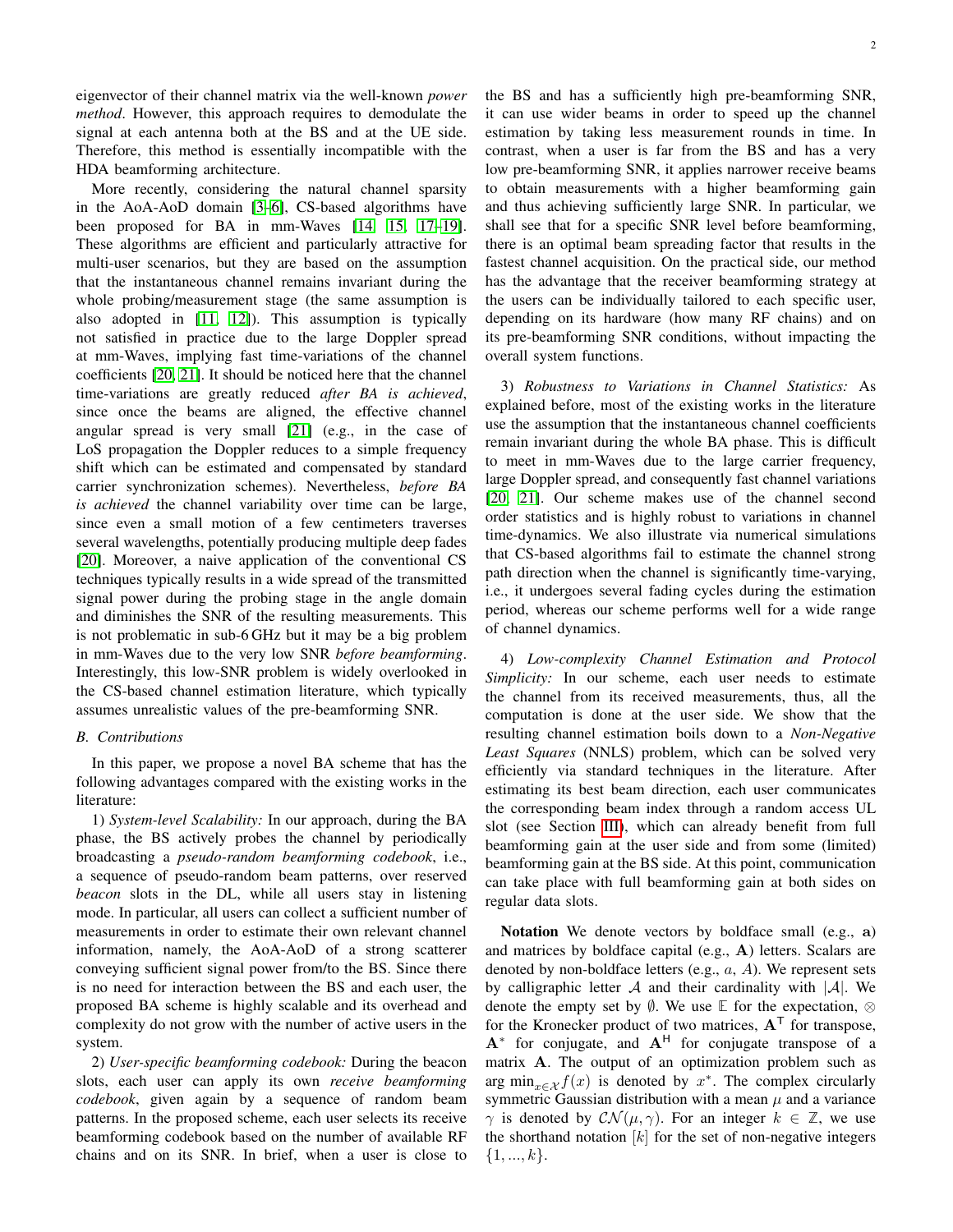## II. BASIC SETUP

### *A. Channel Model*

We consider a mm-Wave system including a BS equipped with a *Uniform Linear Array* (ULA) with M antennas and m RF chains where typically  $m \ll M$ . We consider a generic UE, also equipped with an ULA with N antennas and  $n \ll N$ RF chains. We assume that both the BS and UE arrays have the antenna spacing  $d = \frac{\lambda}{2}$ , where  $\lambda$  is the wavelength given by  $\lambda = \frac{c_0}{f_0}$ , where  $c_0$  is the speed of the light and where  $f_0$  is the carrier frequency. We denote by  $\theta, \phi \in [-\frac{\pi}{2}, \frac{\pi}{2}]$  the steering angles with respect to the BS and UE arrays. We represent the array response of the BS and UE arrays to a planar wave coming from the angles  $\theta$  and  $\phi$  with respect to the BS and UE with the M-dim and N-dim array vectors  $a(\theta) \in \mathbb{C}^M$  and  $\mathbf{b}(\phi) \in \mathbb{C}^N$  respectively, with elements

$$
[\mathbf{a}(\theta)]_k = e^{j(k-1)\pi \sin(\theta)}, k \in [M],\tag{1}
$$

$$
[\mathbf{b}(\phi)]_l = e^{j(l-1)\pi \sin(\phi)}, \ l \in [N]. \tag{2}
$$

We assume that the communication between the BS and the UE occurs via a collection of sparse *multi-path components* (MPCs) in the AoA-AoD and delay domain [\[1\]](#page-11-0), where the  $N \times M$  low-pass equivalent impulse response of the channel at a symbol time  $s$  is given by

$$
\mathsf{H}_s(\tau) = \sum_{l=1}^L \rho_{s,l} \mathbf{b}(\phi_l) \mathbf{a}(\theta_l)^{\mathsf{H}} \delta(\tau - \tau_l), \tag{3}
$$

where  $\rho_{s,l}$  is the random channel gain of the *l*-th MPC at AoA-AoD-delay  $(\theta_l, \phi_l, \tau_l)$ ,  $l \in [L]$ . Typically the number of *significant* MPCs satisfies  $L \ll \max\{M, N\}$  [\[2\]](#page-11-1). In practice there may be a large number of MPCs that convey such a small amount of signal power that can be simply neglected since in any case they will not be useful for signal transmission even after the BA is achieved. Note that in [\(1\)](#page-2-0), [\(2\)](#page-2-1), and [\(3\)](#page-2-2) we made the implicit assumption (very common in most beamforming and array processing literature) that the communication bandwidth denoted by  $B$  is much smaller than the carrier frequency  $f_0$  (i.e.,  $B \ll f_0$ ) such that the array response is essentially frequency-invariant, i.e., the relative change of the wavelength  $\lambda$  over the frequency interval  $f \in [f_0-B/2, f_0+B/2]$  is negligible. We adopt a block fading model, where the channel gains  $\rho_{s,l}$ ,  $l \in [L]$ , remain invariant over the *coherence time* of the channel of duration  $\Delta t_c$  but change randomly across different *coherence times* according to a given wide-sense stationary process with given Doppler power spectral density [\[22\]](#page-12-6). We also assume that each MPC is formed by a cluster of a large number of micro-scatterers corresponding (roughly) to the same delay and AoA/AoD, such that the channel gains  $\rho_{s,l} \sim \mathcal{CN}(0, \gamma_l)$  have a zero-mean complex Gaussian distribution. The channel model [\(3\)](#page-2-2) can be extended to the case where there is a continuum of MPCs connecting the BS and the UE, where the channel model is given by



where  $\rho_s(d\theta, d\phi, d\tau)$  denotes the angle-delay random impulse response of the channel. The BA algorithm developed in this



<span id="page-2-4"></span>

<span id="page-2-0"></span>Fig. 1: *Illustration of the physical channel model and our proposed Beam Alignment (BA) scheme*.

<span id="page-2-1"></span>paper holds for the general case [\(4\)](#page-2-3) as long as the angular scattering function (i.e., the channel power distribution) has a small support over the AoA-AoD domain. The small support of the channel angular scattering function is motivated by experimental observations, suggesting that the propagation at mm-waves occurs along MPCs with small AoA-AoD spread, as illustrated in Fig. [1.](#page-2-4) For the sake of simplicity of exposition, we will use the discrete MPC model [\(3\)](#page-2-2) in the sequel.

<span id="page-2-2"></span>We also assume that the *angle coherence time*, i.e., the time scale over which the AoA-AoDs of the scatterers  $\{(\theta_l, \phi_l)\}_{l=1}^L$ change significantly, is much longer that the channel coherence time  $\Delta t_c$ . Hence, the angles can be treated as locally constant (but unknown) during the BA phase. This *local stationarity* of the scattering geometry is widely used in the literature and confirmed by channel sounding measurements (e.g., see [\[21,](#page-12-5) [23\]](#page-12-7)).

# *B. Signaling Model*

Consider the communication between the BS and a generic UE. Since the BS has  $m$  RF chains, it can transmit up to  $m$ different data streams. For a given signaling interval  $t_0$ , let  $x_{s,i}(t)$ ,  $t \in [st_0, (s+1)t_0)$ , be the continuous-time baseband equivalent signal corresponding to the  $i$ -th data stream. We assume that the channel is time-invariant over each symbol, i.e.,  $t_0 < \Delta t_c$ . To transmit the *i*-th data stream, the BS applies a beamforming vector  $\mathbf{u}_{s,i} \in \mathbb{C}^{M}$ . Without loss of generality, the beamforming vectors are normalized such that  $\|\mathbf{u}_{s,i}\|$  =  $1<sup>1</sup>$  $1<sup>1</sup>$ . The transmitted signal at symbol time s is given by

$$
\mathbf{x}_s(t) = \sum_{i=1}^m x_{s,i}(t)\mathbf{u}_{s,i}.
$$
 (5)

The received baseband equivalent signal at the UE array is

$$
\mathbf{r}_s(t) = \int \mathbf{H}_s(d\tau) \mathbf{x}_s(t-\tau)
$$
  
= 
$$
\sum_{l=1}^{L} \rho_{s,l} \mathbf{b}(\phi_l) \mathbf{a}(\theta_l)^{\mathsf{H}} \mathbf{x}_s(t-\tau_l)
$$

<span id="page-2-5"></span><span id="page-2-3"></span><sup>1</sup>Also, note that here we are assuming that the beamforming vectors  $\mathbf{u}_{s,i}$ ,  $i \in [m]$  are implemented in the RF domain via an analog beamforming network and therefore they are frequency flat, i.e., they are constant over the whole signal bandwidth.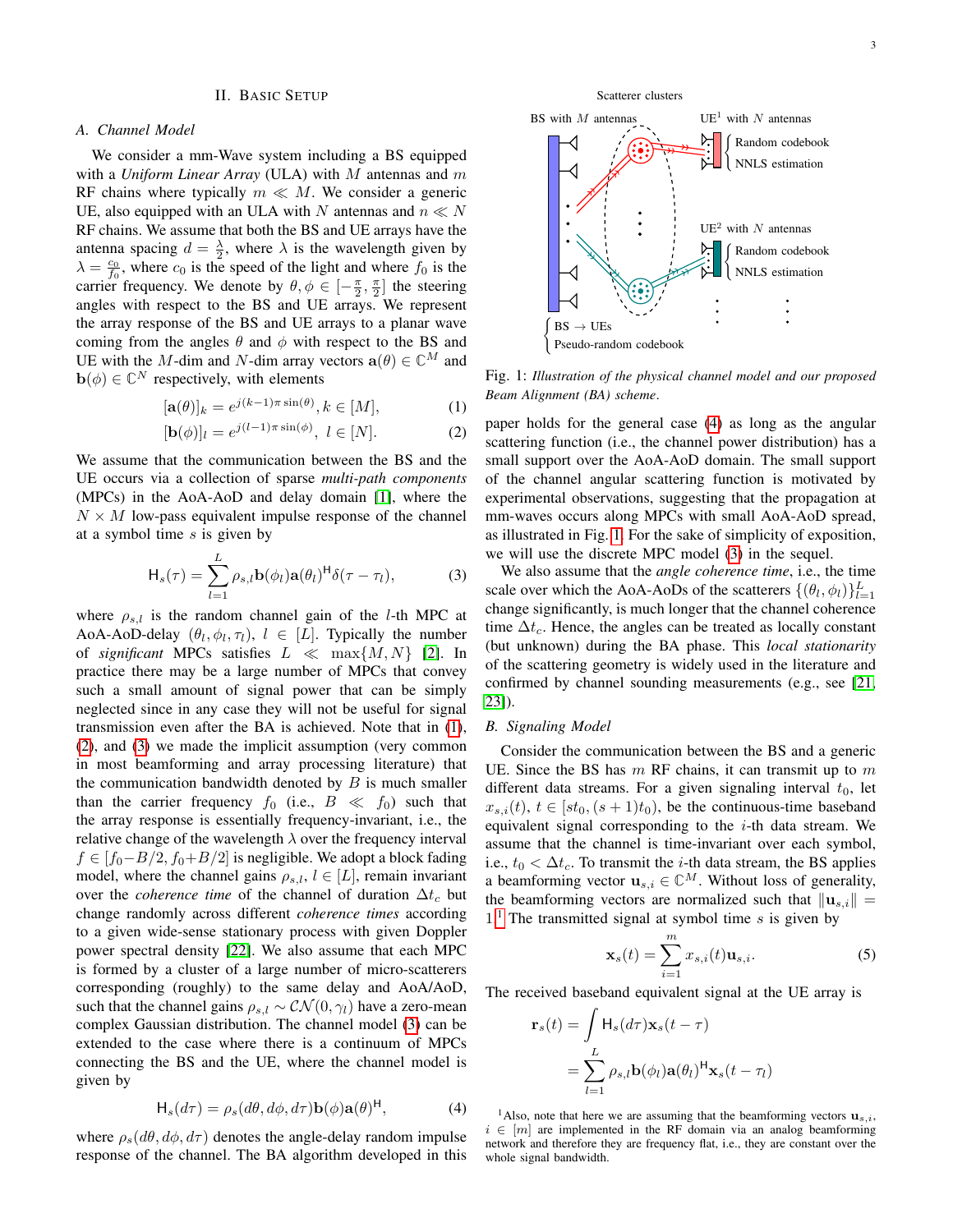$$
= \sum_{l=1}^{L} \sum_{i=1}^{m} \rho_{s,l} x_{s,i} (t - \tau_l) \mathbf{b}(\phi_l) \mathbf{a}(\theta_l)^H \mathbf{u}_{s,i}
$$
  
= 
$$
\sum_{l=1}^{L} \sum_{i=1}^{m} \rho_{s,l} g_{s,l,i}^{BS} x_{s,i} (t - \tau_l) \mathbf{b}(\phi_l)
$$
(6)

where  $g_{s,l,i}^{BS} := \mathbf{a}(\theta_l)^H \mathbf{u}_{s,i}$  denotes the beamforming gain along the  $l$ -th MPC at the BS side for the  $i$ -th RF chain. As stated before, we assume that the UE is also equipped with  $n$ RF chains. The analog RF signal received at the UE antenna array is distributed to the  $n$  RF chain for demodulation. This is achieved by signal splitters that divide the signal power by a factor of  $n$ . The noise in the receiver is mainly introduced by the RF chain electronics (filter, mixer, and A/D conversion). It follows that the noisy received signal at the output of the  $j$ -th RF chain at the UE side is given by

$$
y_{s,j}(t) = \frac{1}{\sqrt{n}} \mathbf{v}_{s,j}^{H} \mathbf{r}_{s}(t) + z_{s,j}(t)
$$
  
\n
$$
= \frac{1}{\sqrt{n}} \sum_{l=1}^{L} \sum_{i=1}^{m} \rho_{s,l} g_{s,l,i}^{BS} x_{s,i}(t-\tau_{l}) \mathbf{v}_{s,j}^{H} \mathbf{b}(\phi_{l}) + z_{s,j}(t)
$$
  
\n
$$
= \sum_{i=1}^{m} \frac{1}{\sqrt{n}} \sum_{l=1}^{L} \rho_{s,l} g_{s,l,i}^{BS} g_{s,l,j}^{UE} x_{s,i}(t-\tau_{l}) + z_{s,j}(t)
$$
  
\n
$$
= \sum_{i=1}^{m} \frac{1}{\sqrt{n}} r_{s,i,j}(t) + z_{s,j}(t)
$$
(7)

where  $\mathbf{v}_{s,j} \in \mathbb{C}^N$  denotes the normalized beamforming vector of the *j*-th RF chain at the UE side, where  $g_{s,l,j}^{\text{UE}} := \mathbf{v}_{s,j}^{\text{H}} \mathbf{b}(\phi_l)$ denotes the array gain of the  $j$ -th RF chain along the  $l$ -th MPC, where  $r_{s,i,j}(t) := \sum_{l=1}^{L} \rho_{s,l} g_{s,l,i}^{\text{BS}} g_{s,l,j}^{\text{UE}} x_{s,i}(t-\tau_l)$  denotes the signal contribution relative to the  $i$ -th transmitted data stream of the BS received at the output of the  $j$ -th RF chain of the UE, and where  $z_{s,i}(t)$  is the continuous-time complex *Additive White Gaussian Noise* (AWGN) at the output of the j-th RF chain, with *Power Spectral Density* (PSD) of  $N_0$  Watt/Hz. The factor  $1/\sqrt{n}$  in [\(7\)](#page-3-0) takes into account the power split said above.

In this paper we consider OFDM signaling with given subcarrier separation  $\Delta f$ . Each symbol s in the general model defined before corresponds here to an OFDM symbol. The number of subcarriers is given by  $F := B/\Delta f$ , where B denotes the channel bandwidth as defined before. We make the standard assumption that the duration  $\tau_{\rm cp}$  of the *Cyclic Prefix* (CP) of the OFDM modulation is longer than the channel delay spread, implying  $t_0 = 1/\Delta f + \tau_{cp}$  with  $\tau_{cp} \ge \max{\lbrace \tau_l \rbrace} - \min{\lbrace \tau_l \rbrace}$ . Hence, after OFDM demodulation, the *Inter-Block Interference* is completely removed and we can focus on a per-symbol model in the frequency domain [\[22\]](#page-12-6). Applying the Fourier transform to the matrix-valued channel impulse response [\(3\)](#page-2-2), the frequency-domain channel matrix at symbol interval s is given by

$$
\check{\mathsf{H}}_s(f) = \sum_{l=1}^L \rho_{s,l} \mathbf{b}(\phi_l) \mathbf{a}(\theta_l)^{\mathsf{H}} e^{-j2\pi f \tau_l}.
$$
 (8)

We denote the OFDM subcarriers as  $\{f_{\omega} = \frac{\omega}{t_0} : \omega \in [F]\}.$  The channel matrix at subcarrier  $\omega$  is given by  $\mathbf{H}_s[\omega] := \dot{\mathsf{H}}_s(f_\omega)$ . Let  $\check{x}_{s,i}[\omega]$  denote the frequency-domain data symbol for the i-th stream. Applying OFDM demodulation to the received signal [\(7\)](#page-3-0), we obtain the corresponding frequency-domain received signal at the  $j$ -th receiver RF chain, with transmit beamforming vector  $\mathbf{u}_{s,i}$  and receive beamforming vector  $\mathbf{v}_{s,j}$ in the form

<span id="page-3-3"></span>
$$
\tilde{y}_{s,i,j}[\omega] = \frac{1}{\sqrt{n}} \mathbf{v}_{s,j}^{\mathsf{H}} \mathbf{H}_s[\omega] \mathbf{u}_{s,i} \tilde{x}_{s,i}[\omega] + \tilde{z}_{s,j}[\omega]
$$
\n
$$
= \frac{1}{\sqrt{n}} \sum_{l=1}^{L} \rho_{s,l} e^{-j2\pi \frac{\omega}{t_0} \tau_l} g_{s,l,i}^{\mathsf{BS}} g_{s,l,j}^{\mathsf{UE}} \tilde{x}_{s,i}[\omega] + \tilde{z}_{s,j}[\omega],
$$

where  $\check{z}_{s,j}[\omega] \sim \mathcal{CN}(0, \sigma^2)$  denotes the noise at j-th RF chain of UE at subcarrier  $\omega$ , with variance  $\sigma^2 = \Delta f N_0$ .

# *C. Beam Alignment*

During the DL probing slots (see frame structure discussed in Section [III\)](#page-4-0), we assume that the signal corresponding to different data streams  $x_{s,i}(t)$  are orthogonal, i.e.,

$$
\langle x_{s,i}, x_{s,i'} \rangle := \int_{st_0}^{(s+1)t_0} x_{s,i}(t)^* x_{s,i'}(t) dt = E_i \delta_{i,i'}, \quad (10)
$$

<span id="page-3-0"></span>where  $E_i$  is the energy per symbol for the *i*-th data stream and  $\delta_{i,i'}$  is the Kronecker delta symbol (equal to 1 for  $i = i'$ and 0 otherwise). For example, this can be obtained in the frequency domain by using OFDM and mapping the different streams onto sets of non-overlapping subcarriers. We define the SNR *after beamforming* (ABF) for the i-th data stream received at the  $j$ -th RF chain at the UE by

$$
\begin{split} \text{SNR}_{\text{ABF}}^{i,j} &:= \frac{\frac{1}{t_0} \mathbb{E} \left[ \int_{st_0}^{(s+1)t_0} |r_{s,i,j}(t)|^2 dt \right]}{n N_0 B_i} \\ &= \frac{\frac{E_i}{t_0} \sum_{l=1}^L \gamma_l |g_{s,l,j}^{\text{UE}}|^2 |g_{s,l,i}^{\text{BS}}|^2}{n N_0 B_i} \\ &= \frac{P_i \sum_{l=1}^L \gamma_l |g_{s,l,j}^{\text{UE}}|^2 |g_{s,l,i}^{\text{BS}}|^2}{n N_0 B_i}, \end{split} \tag{11}
$$

where  $B_i$  and  $P_i = E_i/t_0$  denote the bandwidth and the average power of  $x_{s,i}(t)$ , respectively. We have  $\sum_{i=1}^{m} P_i =$  $P_{\text{tot}}$ , where  $P_{\text{tot}}$  is the overall transmit power of the BS. In particular, for equal power allocation ( $P_i = P_{\text{tot}}/m$ ) over the streams, we have

$$
\text{SNR}_{\text{ABF}}^{i,j} = \frac{P_{\text{tot}} \sum_{l=1}^{L} \gamma_l |g_{s,l,j}^{\text{UE}}|^2 |g_{s,l,i}^{\text{BS}}|^2}{mnN_0 B_i},\tag{12}
$$

For later use, we also define the SNR before beamforming (BBF) by

<span id="page-3-4"></span><span id="page-3-1"></span>
$$
\text{SNR}_{\text{BBF}} := \frac{P_{\text{tot}} \sum_{l=1}^{L} \gamma_l}{N_0 B}.
$$
 (13)

This is the SNR obtained when a single data stream  $(m = 1)$ is transmitted through a single BS antenna and is received in a single UE antenna (isotropic transmission) over a single RF chain  $(n = 1)$  with full-band spreading.

<span id="page-3-2"></span>A challenge in mm-Wave communication is that the SNR before beamforming  $SNR_{BBF}$  in [\(13\)](#page-3-1) is typically very low. This cannot be increased by simply boosting the transmit power  $P_{\text{tot}}$  because of hardware and regulation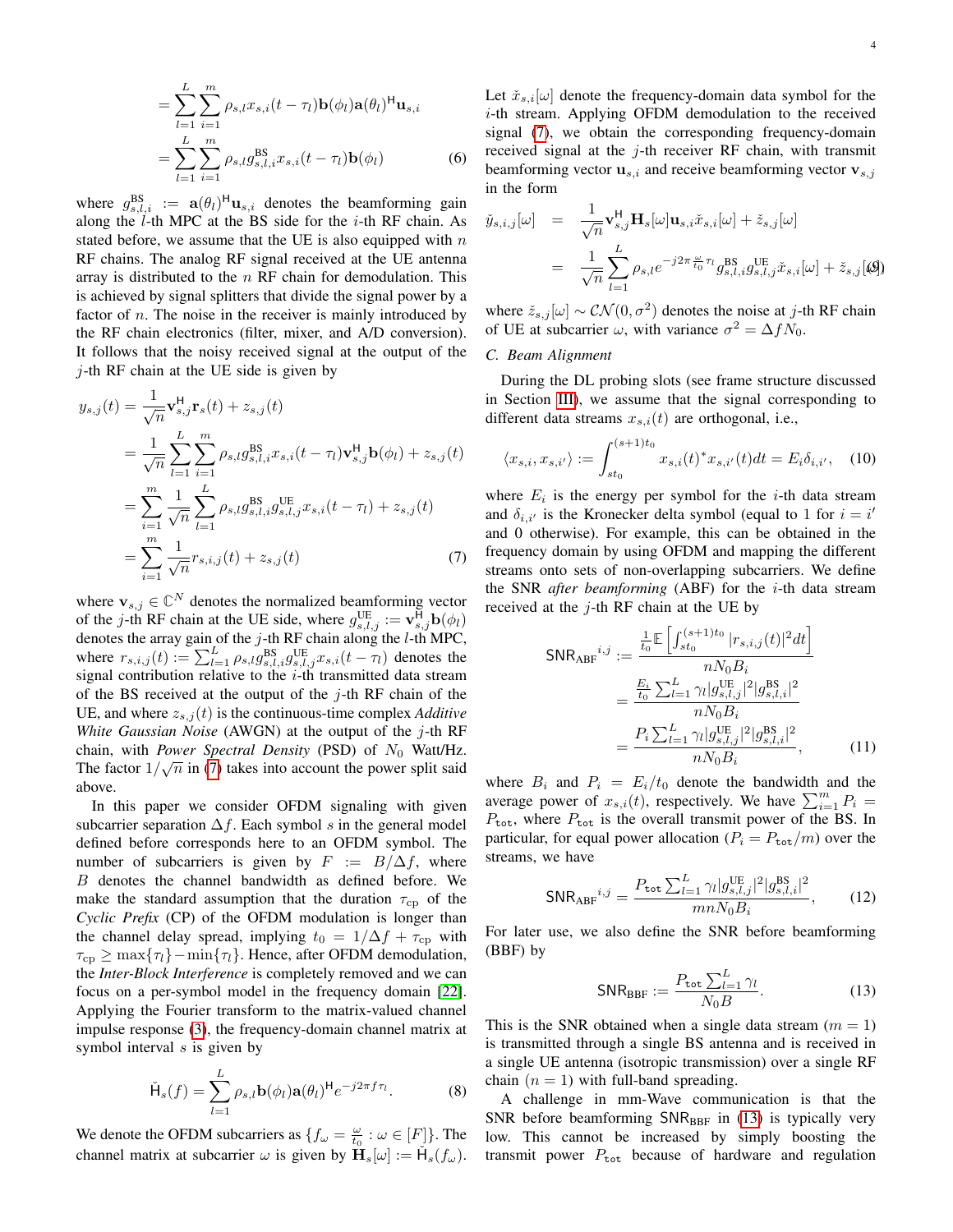<span id="page-4-3"></span>

Fig. 2: *Illustration of the sparsity of the channel matrix*  $\check{H}_s[\omega]$  *at an arbitrary subcarrier* ω *consisting of* 3 *off-grid AoA-AoDs with increasing number of antennas for*  $M = N = 4$  *(a),*  $M = N = 8$ *(b),*  $M = N = 16$  *(c),*  $M = N = 32$  *(d)*.

limitations, also because, in general, we would like to design energy-efficient systems. An option to increase the SNR consists of communicating over a smaller bandwidth  $B' < B$ . However it is well-known that this strategy is suboptimal. $2$  In fact, assuming a Gaussian channel with SNR equal to  $SNR_{BBF}$ , Shannon's capacity formula yields that the achievable rate in bit/s when communicating over a bandwidth  $B'$  is given by  $R = B' \log(1 + (B/B') \text{SNR}_{\text{BBF}})$ , which is increasing for  $0 < B' \leq B$ . Hence, by using a bandwidth smaller than the available channel bandwidth B, the achievable rate is reduced. It follows that the only viable alternative consists of using antenna arrays with a large number of antennas both at the BS and at the UE. The goal of BA is to find *good* beamforming vectors  $\mathbf{u}_s$  and  $\mathbf{v}_s$  at the BS and the UE, respectively, in order to boost the SNR by a factor  $\approx$  M at the BS side and a factor  $\approx N$  at the UE side. This is achieved by aligning the beamforming vectors along the AoA-AoD of a strong MPC of the channel.

### <span id="page-4-4"></span>*D. Sparse Beamspace Representation*

The AoA-AoDs  $(\theta_l, \phi_l)$  in [\(8\)](#page-3-2) take continuous values. For later applications in the paper, we need a finite-dimensional representation of the channel. Following the well-known approach of [\[3,](#page-11-2) [28,](#page-12-10) [29\]](#page-12-11), known as *beamspace representation*, we obtain such a representation by quantizing the matrix-valued channel response [\(8\)](#page-3-2) with respect to a discrete dictionary in the AoA-AoD domain. We consider the discrete set of AoA-AoDs

$$
\Theta := \{ \check{\theta} : (1 + \sin(\check{\theta})) / 2 = \frac{k - 1}{M}, k \in [M] \},\tag{14}
$$

$$
\Phi := {\check{\phi}: (1 + \sin(\check{\phi}))/2} = \frac{k'-1}{N}, k' \in [N] },\qquad(15)
$$

and use the corresponding array responses  $\mathcal{A} := \{ \mathbf{a}(\check{\theta}) : \check{\theta} \in \mathbb{R}^N \}$  $\Theta$ } and  $\mathcal{B} := \{b(\phi) : \phi \in Φ\}$  as a discrete dictionary to represent the channel response. For the ULAs considered in this paper, the dictionary  $A$  and  $B$ , after suitable normalization, yield orthonormal bases corresponding to the columns of the  $M \times M$  and  $N \times N$  DFT matrices  $\mathbf{F}_M$  and  $\mathbf{F}_N$  [\[5\]](#page-11-11), where

$$
[\mathbf{F}_M]_{k,k'} = \frac{1}{\sqrt{M}} e^{j2\pi(k-1)\left(\frac{k'-1}{M} - \frac{1}{2}\right)}, k, k' \in [M],\qquad(16)
$$

$$
[\mathbf{F}_N]_{k,k'} = \frac{1}{\sqrt{N}} e^{j2\pi(k-1)\left(\frac{k'-1}{N} - \frac{1}{2}\right)}, k, k' \in [N].\tag{17}
$$

Hence, we obtain the exact representation of the channel matrix  $\mathbf{H}_s[\omega] = \mathbf{F}_N \check{\mathbf{H}}_s[\omega] \mathbf{F}_M^{\mathsf{H}}$ , where

$$
\check{\mathbf{H}}_{s}[\omega] = \sum_{l=1}^{L} \rho_{s,l} e^{-j2\pi \frac{\omega}{t_0} \tau_l} \check{\mathbf{b}}(\phi_l) \check{\mathbf{a}}(\theta_l)^{\mathsf{H}}, \tag{18}
$$

and where  $\check{\mathbf{a}}(\theta_l) := \mathbf{F}_M^{\mathsf{H}} \mathbf{a}(\theta_l)$ , and  $\check{\mathbf{b}}(\phi_l) := \mathbf{F}_N^{\mathsf{H}} \mathbf{b}(\phi_l)$  denote the coefficient vectors of the array responses  $\mathbf{a}(\theta_l)$  and  $\mathbf{b}(\phi_l)$ with respect to the DFT bases, respectively. The  $m'$ -th entry of  $\check{a}(\theta)$  is given by

<span id="page-4-2"></span>
$$
[\check{\mathbf{a}}(\theta_l)]_{m'} = \frac{1}{\sqrt{M}} \sum_{i=0}^{M-1} e^{-j2\pi i (\frac{m'-1}{M} - \frac{1}{2})} e^{j\pi i \sin(\theta_l)}
$$
  
= 
$$
\frac{1}{\sqrt{M}} \frac{e^{j\pi \psi_l M} - e^{-j\pi \psi_l M}}{e^{j\pi \psi_l} - e^{-j\pi \psi_l}} e^{-j\pi \psi_l (M-1)}
$$
  
= 
$$
\frac{1}{\sqrt{M}} \frac{\sin(\pi \psi_l M)}{\sin(\pi \psi_l)} e^{-j\pi \psi_l (M-1)},
$$
(19)

where  $\psi_l = \frac{m'-1}{M} - \frac{1}{2} \sin(\theta_l) - \frac{1}{2}$ . A similar expression holds for  $\dot{\mathbf{b}}(\phi_l)$ . It is seen from [\(19\)](#page-4-2) that  $\left| \tilde{\mathbf{a}}(\theta_l) \right|_{m'}$  $\frac{1}{2}$  $\overline{M}$  |  $\sin(\pi \psi_l)$ |  $|\sin(\pi \psi_l M)|$ is a localized kernel around  $\theta_l$  $\sin^{-1}\left[\frac{2(m'-1)}{M}-1\right]$  with a resolution of  $\frac{1}{M}$ . In general, the AoA-AoDs of the MPCs are not aligned with the discrete grid  $\mathcal{G} = \Theta \times \Phi$ . However, as the number of antennas M at the BS and  $N$  at the UE increases, the DFT basis provide *good sparsification* of the channel matrix  $\check{H}_s[\omega]$ . This is qualitatively illustrated in Fig. [2](#page-4-3) for a channel with  $L = 3$ discrete MPCs and off-grid AoA-AoD components. It is seen that, as M and N increase, the resulting representation  $\check{\mathbf{H}}_s[\omega]$ is more and more sparse.

# <span id="page-4-0"></span>III. PROPOSED BEAM-ALIGNMENT ALGORITHM

### <span id="page-4-5"></span>*A. High-Level Overview*

In this section, we provide a high-level overview of our scheme, the details of which are presented in the next sections. Fig. [3](#page-5-0) shows the proposed frame structure. During the *DL*

<span id="page-4-1"></span><sup>&</sup>lt;sup>2</sup>This statement holds only in the case where the channel coefficients change sufficiently slowly in time. More in general, for time-varying wideband fading channels, it has been shown (e.g., see [\[24](#page-12-8)[–27\]](#page-12-9)) that spreading the transmit power over the entire bandwidth is suboptimal and drives the achievable rate to zero for  $B \to \infty$ . Intuitively, this is due to the inability of the receiver to estimate the fading channel coefficients, as explained in [\[24\]](#page-12-8). The issue of optimal signaling in the presence of time-varying fading is quite intricate and goes beyond the scope of this paper. As a matter of fact, when a large beamforming gain is available at both the BS and the UE side, the effective channel coefficients *after beam alignment* are slowly varying (see [\[21\]](#page-12-5)) and the SNR after beamforming is large enough, such that the channel can be treated as a standard block-fading AWGN channel known channel coefficients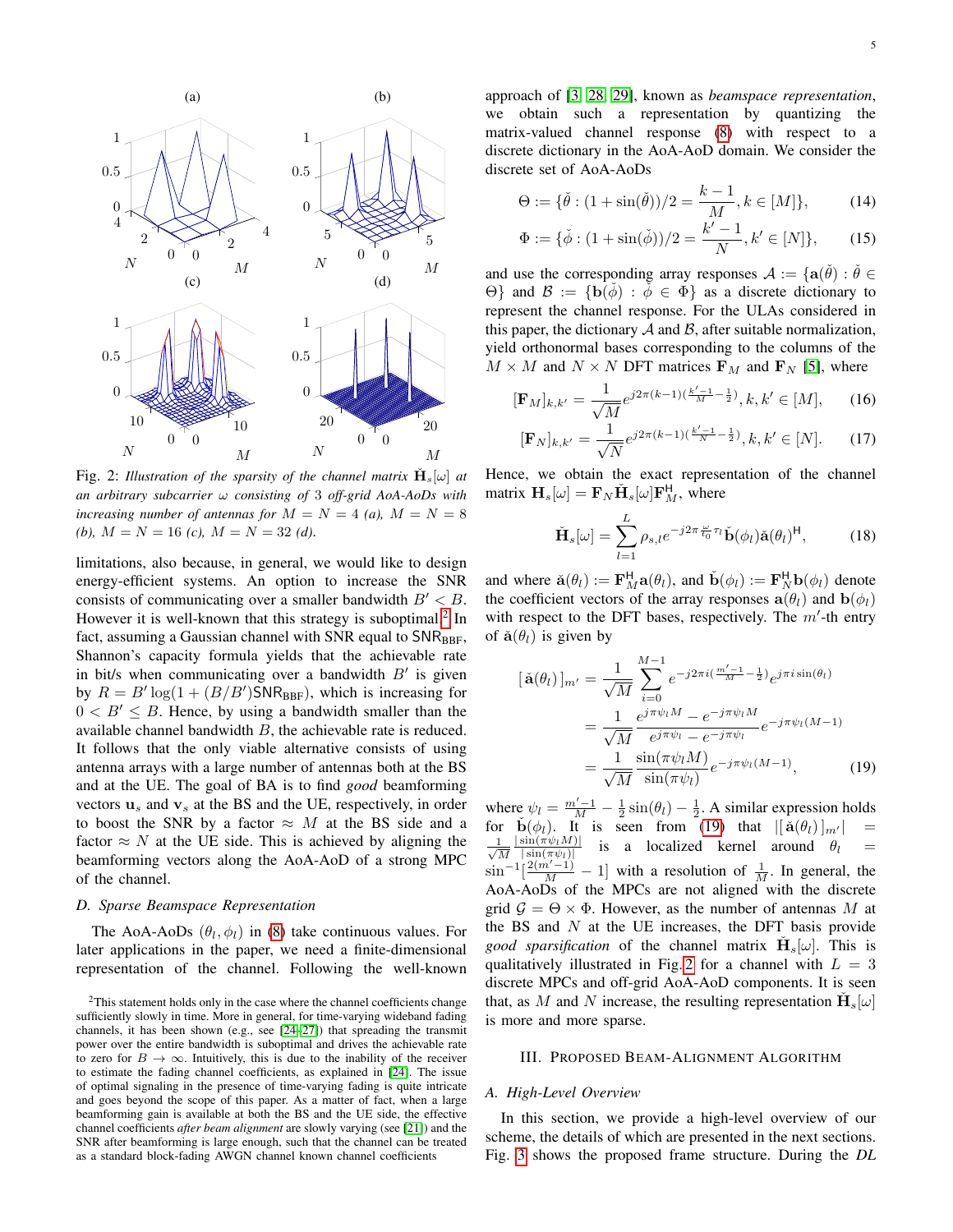<span id="page-5-0"></span>

Fig. 3: *(Top) Frame structure of the proposed BA scheme. (Bottom) Different beacon signals are orthogonally multiplexed over disjoint sets of subcarriers*  $\omega \in \mathcal{F}_i$ ,  $i \in [m]$ *. In the figure's example we have two orthogonal beacon signals on the "blue" and on the "orange" combs of subcarriers*.

*beacon slots*, the BS broadcasts a probing signal to all the UEs, while the UEs stay in listening mode. The probing signal is formed by a sequence of pseudo-random beam patterns (referred to as the transmit beamforming codebook), repeated periodically, and priori known to all users. Each UE makes measurements of the beacon transmission by applying its own (individual) sequence of receive beam patterns (referred to as the receive beamforming codebook) during the beacon slots. The number of measurements may differ from user to user, depending on the individual pre-beamforming SNR and on the number of receiver RF chains. When a UE has gathered enough measurements, it estimates the AoA-AoD information for its strongest MPC (using the method detailed in the following), and transmits over the UL *random access slot* a beamformed control packet using a beamforming vector in the direction of its best estimated AoA (UE side). The control packet contains the user ID, the index of the estimated best AoD (BS side), and possibly some additional protocol information (e.g., rate information which can be derived from the estimated SNR after beamforming). During the random access slots, the BS stays in listening mode and uses its  $m$  RF chains to form  $m$  coarse beam patterns (sectors), covering the whole BS angle domain, in order to provide some receiver beamforming gain. We assume that, when the UE has correctly estimated its best MPC, with high probability, the beamforming gain at the UE side and the sectorization at the BS side are sufficient to successfully decode the control packet. This assumption is justified by the fact that the control packet can be encoded at low rate. After sending the UL control packet, the UE puts itself in listening mode with the same beamforming vector used to send the control packet in the UL. At this point, the BS knows the beamforming vectors to be used for all UEs whose control packet was successfully decoded. Each time, after BS decodes the control 6

packet of a new connecting user, the BS responds with a beamformed *Acknowledgment* (ACK) packet sent in one of the data slots. It follows that a beamforming gain at both the BS and the UE side is achieved for the ACK packet and for all subsequent data packets, both in the DL and in the UL. Therefore, data communication can take place at a rate that depends on the SNR after beamforming.<sup>[3](#page-5-1)</sup> In the case that the control packet is received in error (e.g., this may be due to an estimation error in the AoA/AoD information, or to a collision in the random access slot), the BS can not respond with a correct beamformed ACK, and the UE, after a given time-out, will realize that something went wrong. Then, the UE keeps gathering more measurements from the beacon slots, and the BA procedure restarts.

## <span id="page-5-3"></span>*B. BS Channel Probing and UE Sensing*

Without loss of generality, we focus on the BA procedure for a generic UE and omit the UE index, since the scheme applies in parallel and virtually without mutual interaction for all connecting UEs (apart from possible collisions in the random access UL slot). Consider the channel matrix  $H_s[\omega]$ between the BS and the UE arrays, as defined in Section [II-D,](#page-4-4) and its beamspace representation  $\check{H}_s[\omega]$  at beacon slot  $s \in [T]$ and subcarrier  $\omega \in [F]$ , where T is the effective period of beam training.

For simplicity of exposition, we assume that the beacon slot contains a single OFDM symbol interval. $4$  At each beacon slot, the BS uses its  $m$  RF chains to probe the channel along m beamforming vectors  $u_{s,i}$ ,  $i \in [m]$ , by transmitting an OFDM symbol  $x_{s,i}(t)$  along each  $\mathbf{u}_{s,i}$ . We design the beacon OFDM symbols  $x_{s,i}(t)$  such that they are mutually orthogonal in the frequency domain. In particular, for each  $i \in [m]$ we define a subset  $\mathcal{F}_i \subset [F]$  of size  $|\mathcal{F}_i| \leq F$  such that  $\mathcal{F}_i \cap \mathcal{F}_{i'} = \emptyset$  for  $i \neq i'$  (see Fig. [3\)](#page-5-0). We make the additional assumption that each subset  $F_i$  forms a "comb" of equal size  $|\mathcal{F}_i| = F'$ , with widely separated subcarriers such that the frequency separation is larger than the channel coherence bandwidth. Hence, the corresponding channel matrices  $H_s[\omega]$ for the different subcarriers  $\omega \in \mathcal{F}_i$  are mutually uncorrelated.

A main ingredient of our proposed BA scheme is the pseudo-random beamforming codebook transmitted by the BS during the beacon slots, defined as the collection of sets  $\mathcal{C}_{BS} := \{ \mathcal{U}_{s,i} : s \in [T], i \in [m] \}$ , where  $\mathcal{U}_{s,i}$  is the angle-domain support (i.e., the subset of quantized angles in the virtual beamspace representation) defining the directions to which the transmit beam patterns  $\mathbf{u}_{s,i}$  sends the signal power. We let  $|\mathcal{U}_{s,i}| = \kappa_u \leq M$  for all  $(s,i)$ . The beamforming vectors are given by  $\mathbf{u}_{s,i} = \mathbf{F}_M \check{\mathbf{u}}_{s,i}$ , where  $\check{\mathbf{u}}_{s,i} = \frac{\mathbf{1}_{\mathcal{U}_{s,i}}}{\sqrt{\kappa_u}}$ , and where  $\mathbf{1}_{\mathcal{U}_{s,i}}$  denotes a vector with 1 at components in the support set  $\mathcal{U}_{s,i}$  and 0 elsewhere. An example of such patterns with the corresponding vector  $\check{\mathbf{u}}_{s,i}$  is shown in Fig. [4](#page-8-0) (a). The

<span id="page-5-2"></span><sup>4</sup>The generalization to multiple OFDM symbols per slot is immediate and slots of  $S \geq 1$  OFDM symbols shall be used in the numerical results.

<span id="page-5-1"></span><sup>&</sup>lt;sup>3</sup>Once BA is achieved and regular data communication takes place, the BS and the UE can keep using the beacon slot in addition to the data slots to enable some beam tracking algorithm and keep the alignment over smooth variations of the AoA-AoDs. In this paper we are only concerned with the *initial* BA, i.e., when the UE needs to connect to the BS without *a priori* information on the direction of its strong MPCs.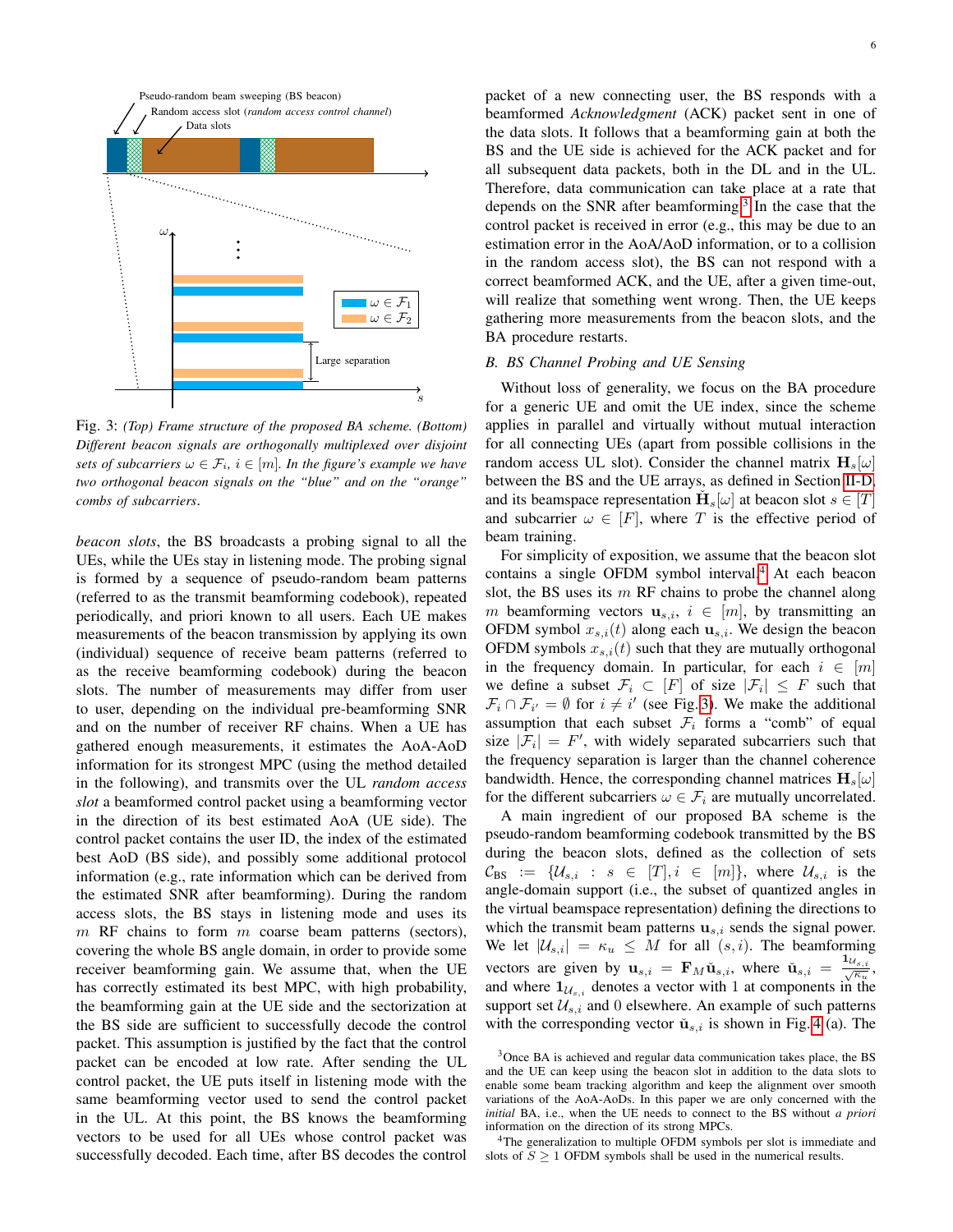pseudo-random nature of the codebook is due to the fact that the sequences of angular support sets  $\{\mathcal{U}_{s,i} : i \in [m], s \in [T]\}\$ are generated in a pseudo-random manner.

The second ingredient of our proposed BA algorithm is a local receive codebook at each UE, through which the UE makes measurements in order to estimate the AoA-AoD information of its strong MPCs. Each UE can customize (locally) its own receive beamforming codebook defined by the collection of sets  $\mathcal{C}_{\text{UE}} := \{ \mathcal{V}_{s,j} : s \in [T], j \in [n] \}$ , where  $V_{s,j}$  is the angle-domain support defining the directions from which the receiver beam patterns  $v_{s,i}$  collect signal power. We let  $|V_{s,j}| = \kappa_v \leq N$  for all  $(s, j)$ . The beamforming vectors are given by  $\mathbf{v}_{s,j} = \mathbf{F}_N \check{\mathbf{v}}_{s,j}$ , where  $\check{\mathbf{v}}_{s,j} = \frac{\mathbf{1}_{\mathcal{V}_{s,j}}}{\sqrt{\kappa_v}}$ . Similar to the parameter  $\kappa_u$  at the transmitter side, the parameter  $\kappa_v$ controls the spread of the sensing window at the UE side. This is illustrated again in Fig. [4](#page-8-0) (a).

During the s-th beacon slot, the UE applies the receive beamforming vector  $v_{s,j}$  to its j-th RF chain, obtaining the frequency-domain received signal (after OFDM demodulation) given by [\(9\)](#page-3-3) for  $i \in [m]$  and  $\omega \in \mathcal{F}_i$ . Note that the m probing signals  $x_{s,i}(t)$  are orthogonal in the frequency domain and therefore can be perfectly separated at the receiver. It is convenient to write [\(9\)](#page-3-3) directly in terms of the beamspace representation as

<span id="page-6-0"></span>
$$
\check{y}_{s,i,j}[\omega] = \frac{1}{\sqrt{n}} \check{\mathbf{v}}_{s,j}^{\mathsf{H}} \check{\mathbf{H}}_s[\omega] \check{\mathbf{u}}_{s,i} \check{x}_{s,i}[\omega] + \check{z}_{s,j}[\omega], \quad \omega \in \mathcal{F}_i.
$$
\n(20)

The BS total transmit power  $P_{\text{tot}}$  is allocated equally to all the probing streams  $i \in [m]$ , all the subcarriers in  $\omega \in \mathcal{F}_i$ , and all the  $\kappa_u$  beamspace directions. Hence, the symbols  $\{\check{x}_{s,i}[\omega]:\}$  $\omega \in \mathcal{F}_i$  have uniform power distribution with  $\mathbb{E}[|\tilde{x}_{s,i}[\omega]|^2] =$  $\frac{P_{\text{tot}}}{mF'} := P_{\text{dim}}$  (power per transmit signal dimension). In fact, without loss of generality, we choose the frequency-domain probing symbols to be constant and given by  $\tilde{x}_{s,i}[\omega] = \sqrt{P_{\text{dim}}}.$ 

For the class of beamforming patterns defined by  $C_{BS}$  and by  $C_{\text{UE}}$ , from [\(19\)](#page-4-2) it is easy to show that  $|g_{s,l,i}^{\text{BS}}|^2 \leq M/\kappa_u$  and  $|g_{s,l,j}^{UE}|^2 \leq N/\kappa_v$ . It follows that

$$
\mathbb{E}\left[\left|\check{\mathbf{v}}_{s,j}^{H}\check{\mathbf{H}}_{s}[\omega]\check{\mathbf{u}}_{s,i}\right|^{2}\right] \leq \frac{MN\sum_{\ell=1}^{L}\gamma_{\ell}}{\kappa_{u}\kappa_{v}}.\tag{21}
$$

Using this bound in [\(12\)](#page-3-4), we obtain the maximum possible SNR for channel estimation in the per-subcarrier observation [\(20\)](#page-6-0), given by

$$
\begin{split} \text{SNR}_{\text{ABF}}^{\text{CE}} &:= \frac{P_{\text{dim}}}{n} \frac{M N \sum_{l=1}^{L} \gamma_{l}}{\kappa_{u} \kappa_{v} \sigma^{2}} \\ &= \frac{M N}{\kappa_{u} \kappa_{v} m n} \times \frac{B}{F' \Delta f} \times \text{SNR}_{\text{BBF}}. \end{split} \tag{22}
$$

Expression [\(22\)](#page-6-1) puts in evidence the role of the different factors: the first term is the ratio of the maximal available beamforming gain  $MN$ , divided by the total signal dimensions in the spatial multiplexing domain  $\kappa_u \kappa_v mn$ . The second term corresponds to the power concentration in the frequency domain, and the third term is the SNR before beamforming, defined in [\(13\)](#page-3-1).

The frequency spreading factor  $F'$  and angle spreading factors  $\kappa_u, \kappa_v$  can be optimized depending on the specific cell topology (e.g., on the size of the cell, which in turns determines the worst-case SNR before beamforming). Clearly, by making  $\kappa_u$  (resp.,  $\kappa_v$ ) larger, each beam pattern probes (resp., sense) simultaneously more directions, but the total power is spread over all such directions. In contrast, by making  $\kappa_u$  (resp.,  $\kappa_v$ ) smaller, the beam pattern explores less directions but obtains better power concentration in the angle domain. It is also important to notice the effect of  $F'$ : as we shall see in Section [III-C,](#page-6-2) the AoA-AoD estimator builds some sample-mean statistics by averaging over a sufficiently large number of uncorrelated channel fading realization over the frequency domain. Hence, larger  $F'$  provide better averaging at the cost of spreading the total power over more subcarriers.[5](#page-6-3)

Remark *1:* The proposed BS pseudo-random beamforming codebook can be regarded as a generalization of the classical "coarse beam sweeping", where the probing vectors pack all directions in the given coarse angle intervals (sectors) [\[11,](#page-11-7) [12\]](#page-11-8). Our results show that using the proposed method with random beam patterns instead of the traditional coarse beam sweeping, we can achieve a very good beam alignment without the need of the interactive *beam refinement* phase as usually considered in current practical approaches (e.g., see [\[4\]](#page-11-4)).

Remark *2:* In the proposed scheme, the channel probing takes place only in the DL, where BS actively probes the channel while all the UEs are in the receiving mode. Thus, our scheme is markedly different from interactive channel estimation schemes in which both the UE and the BS take turns and probe the channel in a bi-directional way (e.g., see [\[4,](#page-11-4) [13,](#page-11-9) [30\]](#page-12-12)). In general, interactive schemes require some coordination among the UEs, which is difficult to establish in the initial acquisition mode. In the absence of such a coordination, the simultaneous transmission of those UEs interested in joining the system might create severe multi-access interference to the UEs already in the system.

## <span id="page-6-2"></span>*C. Channel Estimation at the UE Side*

The strong MPCs of the channel correspond to the components  $(k, k')$  in the matrix  $\check{H}_s[\omega]$  with large second moment. Notice also that the element second moments  $\mathbb{E}[|(\mathbf{\check{H}}_s[\omega])_{k,k'}|^2]$  are invariant both with respect to s (time) and with respect to  $\omega$  (frequency). This follows immediately from the channel model definition and the assumption of uncorrelated MPCs. If we had direct access to measurements of the elements of  $\check{H}_s[\omega]$ , a naive approach would build estimators for the second moments (as sample mean), and try to identify the largest. However, this would require a number of RF chains equal to the number of antenna elements. In contrast, we have only access to the projections  $\check{\mathbf{v}}_{s,j}^{\mathsf{H}}\check{\mathbf{H}}_s[\omega]\check{\mathbf{u}}_{s,i}$ from the observation in [\(20\)](#page-6-0).

<span id="page-6-1"></span>Using  $\tilde{x}_{s,i}[\omega] = \sqrt{P_{\text{dim}}}$  in [\(20\)](#page-6-0), we can write the received beacon symbol observation at the UE as

$$
\check{y}_{s,i,j}[\omega] = \sqrt{\frac{P_{\text{dim}}}{n}} \check{\mathbf{v}}_{s,j}^{\text{H}} \check{\mathbf{H}}_s[\omega] \check{\mathbf{u}}_{s,i} + \check{z}_{s,j}[\omega] \n= \sqrt{\frac{P_{\text{dim}}}{n}} (\check{\mathbf{u}}_{s,i}^{\text{T}} \otimes \check{\mathbf{v}}_{s,j}^{\text{H}}) \check{\mathbb{M}}_s[\omega] + \check{z}_{s,j}[\omega]
$$

<span id="page-6-3"></span><sup>5</sup>This tradeoff in the choice of the spreading parameters  $F'$  and  $\kappa_u, \kappa_v$  can be seen as an instance of the well-known *exploration-exploitation* tradeoff in statistics.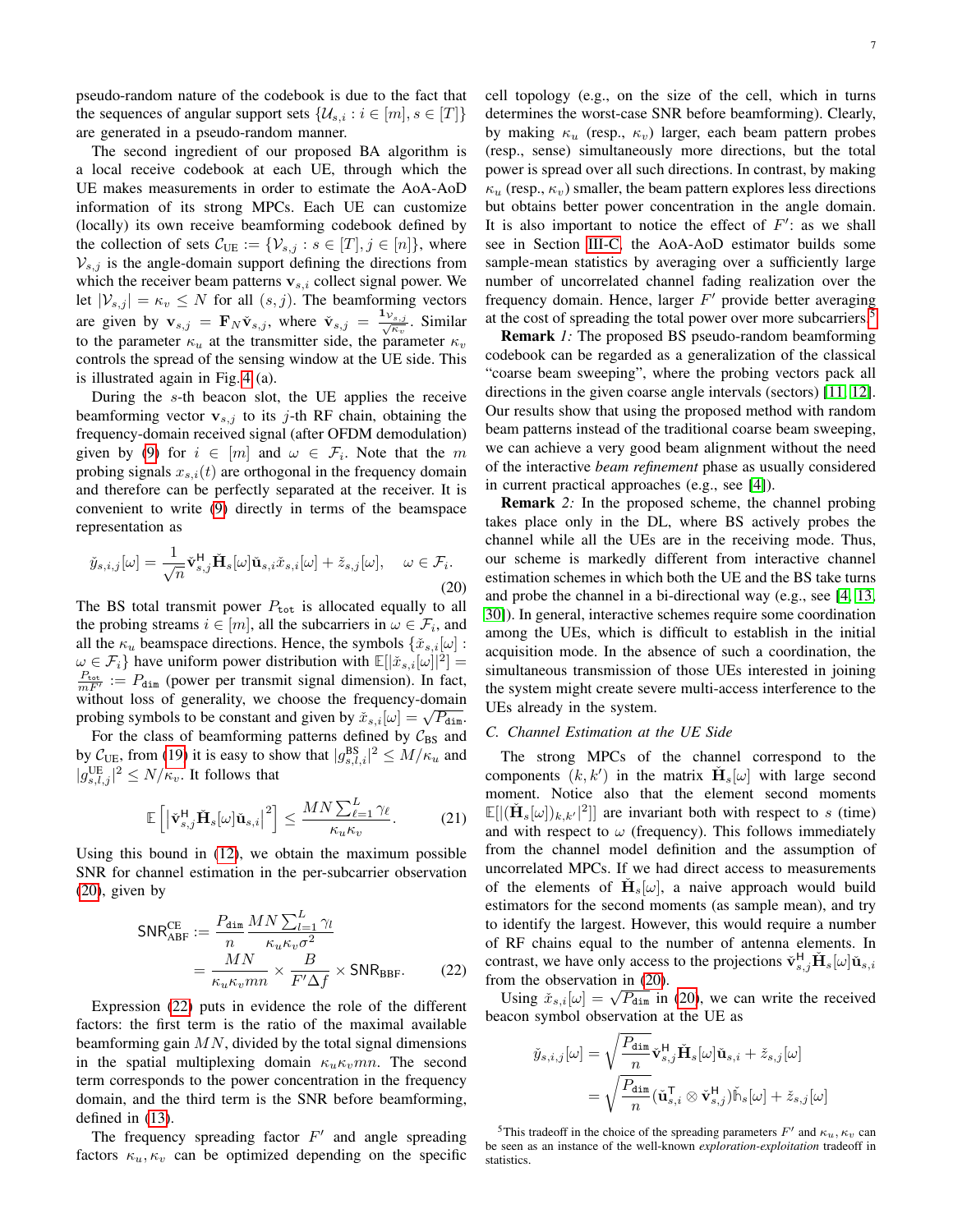$$
= \sqrt{\frac{P_{\dim}}{n}} \mathbf{g}_{s,i,j}^{\mathsf{H}} \tilde{\mathbb{h}}_s[\omega] + \tilde{z}_{s,j}[\omega], \tag{23}
$$

where  $\tilde{h}_s[\omega] = \text{vec}(\check{H}_s[\omega])$  denotes the vectorized beamspace representation of the channel matrix at subcarrier  $\omega \in \mathcal{F}_i$ , where we used the well-known identity vec( $ABC$ ) = ( $C^T$   $\otimes$  $A$ )vec $(B)$ , and where we define the combined probing and sensing beamforming pattern as  $\mathbf{g}_{s,i,j} = \check{\mathbf{u}}^*_{s,i} \otimes \check{\mathbf{v}}_{s,j} \in \mathbb{C}^{MN}$ , which is common across all the subcarriers  $\omega \in \mathcal{F}_i$  but differs for different pairs of RF chains  $(i, j)$  at the BS and the UE.

In practice, each beacon slot is formed by a block of  $S \geq 1$ OFDM symbols. With a slight abuse of notation, we index the symbols belonging to the  $(s+1)$ -th slot as  $sS + s'$ , for  $s' \in [S]$ . The instantaneous received power at the  $j$ -th RF chain of the UE from the signal transmitted by the  $i$ -th RF chain of the BS on the s-th beacon slot is given by

$$
\check{q}_{s,i,j} = \frac{1}{SF'} \sum_{s' \in [S]} \sum_{\omega \in \mathcal{F}_i} |\check{y}_{sS+s',i,j}[\omega]|^2 \n= \frac{P_{\text{dim}}}{n} \mathbf{g}_{s,i,j}^{\text{H}} \left( \frac{1}{SF'} \sum_{s' \in [S]} \sum_{\omega \in \mathcal{F}_i} \check{\mathbb{M}}_{sS+s'}[\omega] \check{\mathbb{M}}_{sS+s'}[\omega]^{\text{H}} \right) \mathbf{g}_s \n+ \frac{1}{SF'} \sum_{s' \in [S]} \sum_{\omega \in \mathcal{F}_i} |\check{z}_{sS+s',j}[\omega]|^2 + \frac{1}{SF'} \sum_{s' \in [S]} \sum_{\omega \in \mathcal{F}_i} \xi_{sS+s'} \tag{24}
$$

where the first and the second term correspond to the signal contribution and to the noise contribution, and where

$$
\xi_{sS+s',j}[\omega]=2\sqrt{\frac{P_{\text{dim}}}{n}}\text{Re}\left\{\mathbf{g}_{s,i,j}^{\text{H}}\check{\mathbb{h}}_{sS+s'}[\omega]\check{z}_{sS+s',j}[\omega]^{\text{H}}\right\}
$$

denotes the signal-noise cross term. The key idea underlying our method follows from the fact that, when the number of dimensions  $S \times F'$  over which the averaging of the instantaneous power is large, such that the signal-noise term becomes negligible and the empirical covariance matrix of the channel vector converges as

$$
\frac{1}{SF'}\sum_{s'\in[S]}\sum_{\omega\in\mathcal{F}_i}\tilde{\mathbb{M}}_{sS+s'}[\omega]\tilde{\mathbb{M}}_{sS+s'}[\omega]^{\mathsf{H}} \to \mathbb{E}[\mathbb{h}_s[\omega]\mathbb{h}_s[\omega]^{\mathsf{H}}] =: \Sigma_{\mathbb{H}}.
$$
\n(25)

Meanwhile the noise term converges to

$$
\frac{1}{SF'} \sum_{s' \in [S]} \sum_{\omega \in \mathcal{F}_i} |\check{z}_{sS+s',j}[\omega]|^2 \to \sigma^2.
$$
 (26)

The received power in [\(24\)](#page-7-0) gives a 1-dimensional noisy projection of the covariance matrix  $\Sigma_{\mathbb{h}}$  with respect to the combined probing and sensing vector  $\mathbf{g}_{s,i,j}$ . It is important to note that  $\Sigma_{\mathbb{h}}$  is independent of the subcarrier and time slot indices  $\omega$  and s, respectively, due to the channel stationarity in the frequency and time domain.

In order to derive our proposed estimation method, we approximate [\(24\)](#page-7-0) as

$$
\check{q}_{s,i,j} \approx \frac{P_{\text{dim}}}{n} \mathbf{g}_{s,i,j}^{\text{H}} \mathbf{\Sigma}_{\text{th}} \mathbf{g}_{s,i,j} + \sigma^2.
$$
 (27)

When all the AoA-AoDs lie on a discrete grid,  $\tilde{h}_s[\omega]$  is a sparse vector with i.i.d. components with only a few nonzero coefficients corresponding to the scatterers. Due to the independence of the channel gain of the scatterers, the covariance matrix of  $\tilde{h}_s[\omega]$  would be a diagonal  $MN \times$  $MN$  matrix with only a few nonzero diagonal elements corresponding to the scatterers. In practice,  $\Sigma_{\parallel}$  is still sparse and approximately diagonal for sufficiently large  $M$  and  $N$  (as illustrated in Fig. [2\)](#page-4-3), even if the AoA-AoDs of the scatterers do not lie on the discrete grid.

Using the expression for the probing and sensing vectors  $\check{\mathbf{u}}_{s,i} = \frac{\mathbf{1}_{\mathcal{U}_{s,i}}}{\sqrt{\kappa_u}}$  and  $\check{\mathbf{v}}_{s,j} = \frac{\mathbf{1}_{\mathcal{V}_{s,j}}}{\sqrt{\kappa_v}}$ , respectively, [\(27\)](#page-7-1) can be further simplified to

<span id="page-7-2"></span>
$$
\check{q}_{s,i,j} \approx \frac{P_{\text{dim}} MN}{n\kappa_u \kappa_v} \sum_{(r,c)\in\mathcal{N}_{s,i,j}} \check{\Gamma}_{r,c} + \sigma^2,\tag{28}
$$

<span id="page-7-0"></span> $g_{s,i}$  BS and AoA r at the UE. Notice that because of the sparsity  $\hat{y}$  directions  $(r, c)$  strongly coupled by scatterers, are large. With where  $\mathcal{N}_{s,i,j} = \mathcal{V}_{s,j} \times \mathcal{U}_{s,i}$  denotes the subset of AoA-AoD quantized directions probed/sensed by the beamforming vectors  $\check{\mathbf{u}}_{s,i}$  and  $\check{\mathbf{v}}_{s,j}$ , respectively, and where  $\check{\Gamma}_{r,c}$  =  $\mathbb{E}[||\mathbf{\check{H}}_s[\omega]|_{r,c}|^2]$  denotes the second moment of the channel coefficient of the scatterer located at the discrete AoD c at the of the channel in the virtual beam domain, most elements  $\tilde{\Gamma}_{r,c}$ are equal to or near zero, and only a few, corresponding to the reference to Fig. [4](#page-8-0) (b), letting  $\Gamma$  denote the  $N \times M$  matrix with elements  $\check{\Gamma}_{r,c}$ , we notice that the summation in [\(28\)](#page-7-2) includes all elements  $\check{\Gamma}_{r,c}$  at the index coordinates  $(r, c) \in \mathcal{N}_{s,i,j}$  at the crossing points of the probing directions (vertical lines in Fig. [4](#page-8-0) (b)) and the sensing directions (horizontal lines in Fig. [4](#page-8-0) (b)). Hence, the term  $\frac{\bar{P}_{\text{dim}MN}}{n\kappa_u\kappa_v} \sum_{(r,c)\in \mathcal{N}_{s,i,j}} \tilde{\Gamma}_{r,c}$  in [\(28\)](#page-7-2) can be further written as the inner product  $\mathbf{b}_{s,i,j}^{\mathsf{T}} \boldsymbol{\gamma}$  where  $\mathbf{b}_{s,i,j} := \mathbf{1}_{\mathcal{U}_{s,i}} \otimes \mathbf{1}_{\mathcal{V}_{s,j}}$  is a binary vector containing 1 at the AoA-AoDs probed by  $V_{s,j} \times U_{s,i}$  and is 0 elsewhere, and where we define  $\gamma := \frac{P_{\text{dim}}\tilde{M}N}{n\kappa_u\kappa_v}$  vec $(\check{\Gamma}) \in \mathbb{R}_+^{MN}$ . In general, for a finite number of subcarriers,  $(27) - (28)$  $(27) - (28)$  $(27) - (28)$  hold only approximately since the statistical fluctuations are not negligible. We consider this as a residual noise  $\check{w}_{s,i,j}$ , such that the approximation in [\(28\)](#page-7-2) yields the equality

<span id="page-7-3"></span>
$$
\check{q}_{s,i,j} = \mathbf{b}_{s,i,j}^{\mathsf{T}} \boldsymbol{\gamma} + \sigma^2 + \check{w}_{s,i,j}.
$$
 (29)

In each beacon slot, since the BS transmits along  $m$  RF chain in each beacon slot and the UE has  $n$  RF chains to sense the channel, the UE obtains  $mn$  equations for the unknown vector  $\gamma$  as in [\(29\)](#page-7-3). Over T beacon slots the UE obtains  $mnT$ equations, which can be written in the form

<span id="page-7-4"></span>
$$
\check{\mathbf{q}} = \mathbf{B}\boldsymbol{\gamma} + \sigma^2 \mathbf{1} + \check{\mathbf{w}},\tag{30}
$$

where the vector  $\check{\mathbf{q}} = [\check{q}_{1,1,1}, \dots \check{q}_{1,m,n}, \dots, \check{q}_{T,1,1}, \dots, \check{q}_{T,m,n}]^{\mathsf{T}}$  $consists$  of all  $mnT$  measurements calculated as in [\(24\)](#page-7-0), where the  $mnT \times MN$  matrix  $\mathbf{B} = [\mathbf{b}_{1,1,1}, \dots, \mathbf{b}_{1,m,n}, \dots, \mathbf{b}_{T,1,1}, \dots, \mathbf{b}_{T,m,n}]^{\mathsf{T}}$  is uniquely defined by the beamforming codebooks  $C_{BS}$  and  $C_{UE}$ , and where  $\check{\mathbf{w}} \in \mathbb{R}^{mn}$  is the residual noise in the measurements. At this point, some remarks are in order.

<span id="page-7-1"></span>**Remark** 3: In our proposed scheme, at each acquisition slot, each UE extracts its own set of measurements from its received signal. An implicit assumption, however, is that each UE is synchronized with the BS and knows the BS codebook  $C_{BS}$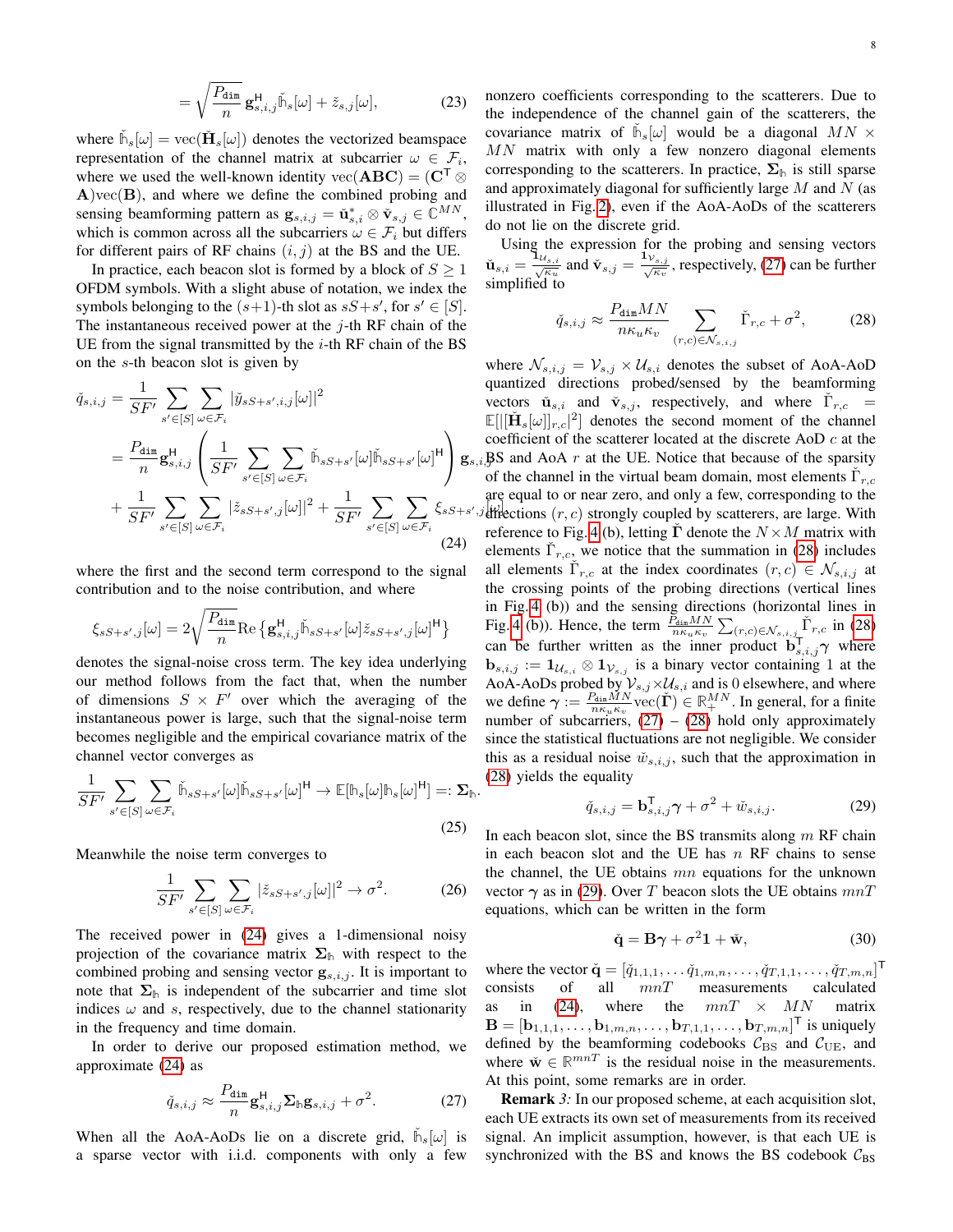<span id="page-8-0"></span>

Fig. 4: *(a) Illustration of the subset of AoA-AoDs at time slot* s *probed by the* i*-th beacon stream transmitted by the BS and received by the* j-th RF chain of the UE, for  $M = N = 10$ . The AoD subset is given by  $U_{s,i} = \{1,3,4,6,8,10\}$  with beamforming  $\mathbf{v}$  *ector*  $\mathbf{\check{u}}_{s,i} = \frac{1}{\sqrt{6}} [1, 0, 1, 0, 1, 0, 1, 1, 0, 1]^{\mathsf{T}}$ . The AoA subset is given by  $\mathcal{V}_{s,j} = \{2, 4, 5, 7, 9\}$  with receive beamforming vector  $\check{\mathbf{v}}_{s,j} = \frac{1}{\sqrt{5}} [0, 1, 0, 1, 0, 1, 0, 1, 0]^{\mathsf{T}}$ . (b) the channel gain matrix  $\check{\mathbf{\Gamma}}$  *(with two strong MPCs indicated by the dark spots) measure along*  $\mathcal{V}_{s,j} \times \mathcal{U}_{s,i}.$ 

such that it can construct the matrix  $\bf{B}$  in [\(30\)](#page-7-4). This assumption is explicitly or implicitly made in virtually all works dealing with initial beam acquisition (aka, BA problem), as reviewed in Section [I.](#page-0-0) Therefore, this is not a particularly restrictive assumption specific to our approach.

**Remark** 4: While the BS codebook  $C_{BS}$  is broadcasted to all UEs, the sensing codebook  $C_{UE}$  can be user-specific. In particular, we may imagine a system where each UE has a set of possible codebooks, characterized by a different number of (active) receive RF chains n and sensing directions  $\kappa_v$ , and uses the most appropriate codebook depending on its hardware and value of SNR before beamforming. Intuitively, *strong* users (suffering from a small pathloss) can select larger  $\kappa_v$ and/or n to better explore the channel directions and estimate γ faster, whereas *weak* users (suffering form a large pathloss) should select a smaller  $\kappa_v$  and/or n to attain a reasonable training SNR (see [\(22\)](#page-6-1)). Although the *weak* users might need to wait longer to take more measurements before they are able to estimate their channels, [\(30\)](#page-7-4) remains still valid since the channel gains (second order channel statistics)  $\gamma$  are stable across many channel coherence blocks. This is in stark contrast with the conventional CS-based techniques used for BA via estimating the instantaneous complex channel gains, where the underlying channel might change drastically while taking the measurements, especially when only very few number of RF chains  $m, n$  are available. Thus, in these schemes,  $T$  is limited by the channel coherence time and this prevents from accumulating enough measurements and enough signal power. This effect is clearly visible in the results of Section [IV,](#page-9-0) where we compare our method with state-of-the-art CS-based methods.

### *D. Non-Negative Least Squares*

In order to identify the AoA-AoD directions of the strong scatterers, we estimate the  $MN$  dimensional vector  $\gamma$  from the  $mnT$ -dimensional observation given in [\(30\)](#page-7-4). Because of the presence of the measurement noise  $\dot{w}$ , a standard approach consists of solving the Least-Squares (LS) problem  $\min_{\gamma} \|\mathbf{B}\gamma + \sigma^2 \mathbf{1} - \check{\mathbf{q}}\|^2$ . However, in general  $MN$ is significantly larger than  $mnT$ , such that the system of equations is heavily underdetermined and the LS solution yields meaningless results. The key observation here is that  $\gamma$ is *sparse* (by assumption) and *non-negative* (by construction). Recent results in CS show that when the underlying parameter  $\gamma$  is non-negative, the simple non-negative constrained LS given by

<span id="page-8-1"></span>
$$
\gamma^* = \underset{\gamma \in \mathbb{R}_+^{MN}}{\arg \min} \|\mathbf{B}\gamma + \sigma^2 \mathbf{1} - \check{\mathbf{q}}\|^2, \tag{31}
$$

is still enough to impose sparsity of the solution  $\gamma^*$ [\[31,](#page-12-13) [32\]](#page-12-14), with no need for an explicit sparsity-promoting regularization term in the objective function as in the classical LASSO algorithm [\[33\]](#page-12-15). The (convex) optimization problem [\(31\)](#page-8-1) is generally referred to as *Non-Negative Least Squares* (NNLS), and has been well investigated in the literature. An early reference is [\[34\]](#page-12-16), showing that NNLS might yield a "Super-Resolution" property depending on the structure of the measurement matrix (e.g., B in our case). More recently, by the advent of CS [\[35,](#page-12-17) [36\]](#page-12-18), the NNLS has reemerged in the context of sparse signal recovery, where it has been shown that the non-negativity constraint alone might suffice to recover the underlying signal  $\gamma$  in the noiseless [\[37–](#page-12-19)[40\]](#page-12-20) as well as in the noisy case [\[31,](#page-12-13) [32\]](#page-12-14). Moreover, [\[31\]](#page-12-13) demonstrates that NNLS has a noisy recovery performance comparable to that of LASSO. In [\[31\]](#page-12-13) it is also shown that NNLS along with an appropriate thresholding provides state-of-the-art performance in terms of support estimation. This property is very relevant in the context of this paper, where the identification of the support of  $\gamma$  corresponds to finding the AoA-AoD directions strongly coupled by MPC.

In terms of numerical implementations, the NNLS can be posed as an unconstrained LS problem over the positive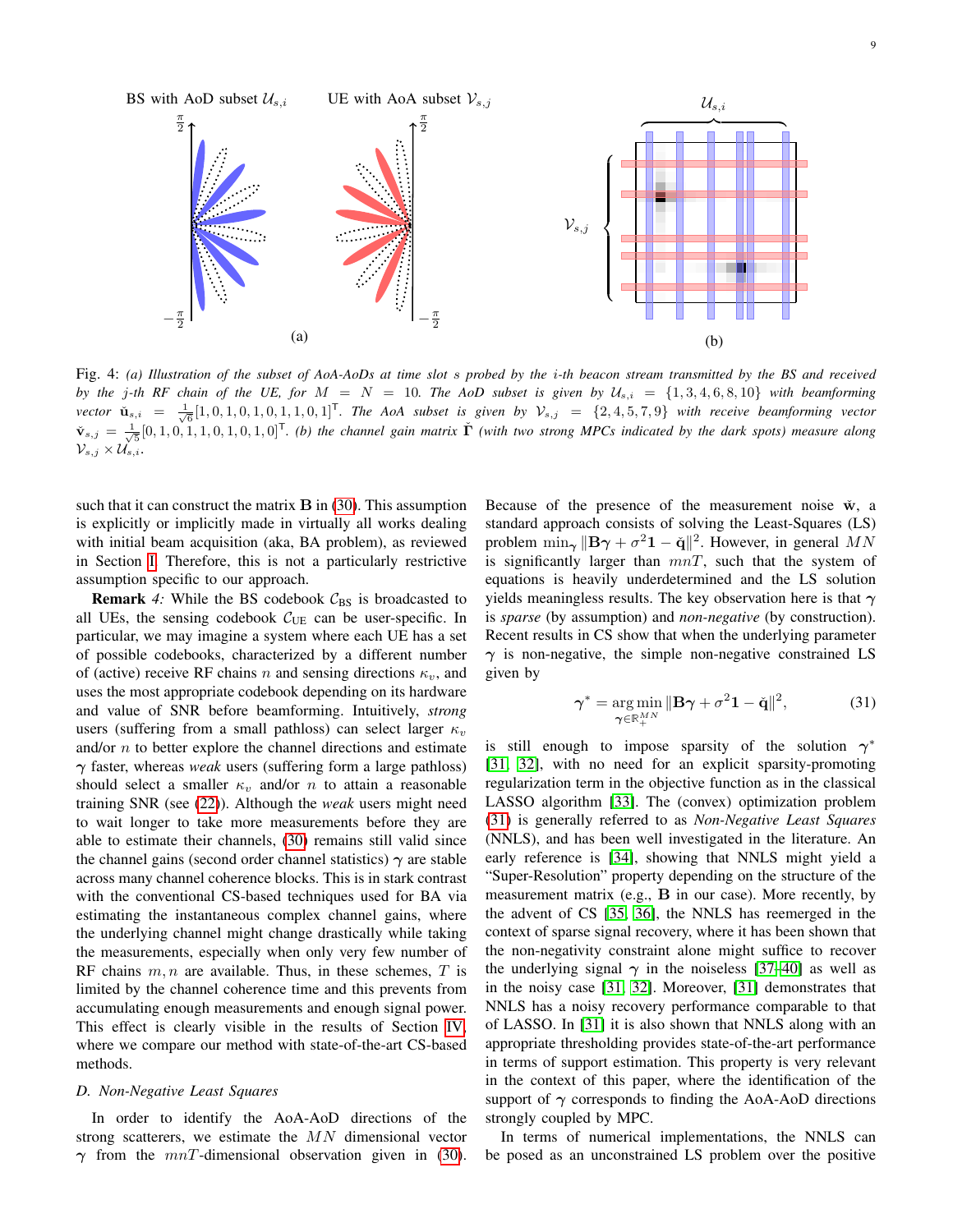orthant and can be solved by several efficient techniques such as Gradient Projection, Primal-Dual techniques, etc., with an affordable computational complexity [\[41\]](#page-12-21). We refer to [\[42,](#page-12-22) [43\]](#page-12-23) for the recent progress on the numerical solution of NNLS and a discussion on other related work in the literature.

# IV. PERFORMANCE EVALUATION

<span id="page-9-0"></span>In this section we evaluate the the performance of our proposed algorithm via numerical simulations. To run the NNLS optimization in [\(31\)](#page-8-1), we use the implementation of NNLS in MATLAB© called lsqnonneg.m.

Channel and Signal Model.For simplicity, we consider a very sparse channel model with only one path (one scatterer). We assume  $f_0 = 70$  GHz carrier frequency and bandwidth of  $B = 1$  GHz. The OFDM subcarrier spacing is 480 kHz in compliance with recent 3GPP standard specifications [\[44\]](#page-12-24). Assuming  $\tau_{cp}\Delta f = 0.25$  (i.e., the CP length is 25% of the OFDM duration) we obtain  $t_0 = 2.6 \mu s$  and around  $F = 2048$  subcarriers (plus some guard band). We fix the frame duration of our scheme (i.e., the repetition interval of the beacon slot) to 1 ms, consists of 384 OFDM symbols (per subcarrier). A *beacon slot* contains  $S = 14$  OFDM symbols, the *random access slot* also contains 14 OFDM symbols, and the remaining 356 symbols are used for data transmission [\[44\]](#page-12-24). Unless otherwise specified, we assume that the BS has  $M = 32$  antennas and  $m = 3$  RF chains, and the UE has  $N = 32$  antennas and  $n = 2$  RF chains. The simulations in this paper consider  $SNR_{BBF} = -33$  dB (unless otherwise stated) [\[44\]](#page-12-24). We announce an individual experiment to be successful if the index of the strongest component in  $\gamma$  is correctly estimated (i.e., it coincides with the actual scatterer location, up to the discrete angle grid quantization).

Dependence on the Random BS Codebook. We generated at random 4 different probing codebooks at the BS side. Fig. [5](#page-9-1) illustrates the detection probability for the different pseudo-random codebooks, where the power spreading factors at the BS and the user sides are set to  $\kappa_u = \kappa_v = 16$ respectively. We repeated each experiment 200 times and plot the resulting detection probability versus training period length  $T$ . As expected, increasing  $T$  significantly improves the detection probability. More importantly, different codebooks have quite similar performances. This shows the fact that the performance of our scheme is quite insensitive to the choice of the random probing codebook, as long as it is sufficiently randomized.

Dependence on the Beam Spreading Factors  $\kappa_u$  and  $\kappa_v$ . The spatial spreading factors  $\kappa_u$  and  $\kappa_v$  impose a trade-off between the angle coverage of the probing/sensing matrix B (exploration) and its receive SNR at the user side (exploitation). This is illustrated in Fig. [6.](#page-9-2) It is seen that increasing the spreading factor from  $\kappa_u = \kappa_v = 4$  to  $\kappa_u = \kappa_v = 8$  improves the performance. However, increasing  $\kappa_u$ ,  $\kappa_v$  to  $\kappa_u = \kappa_v = 16$  slightly degrades the performance, and the degradation is severe when  $\kappa_u$ ,  $\kappa_v$  are increased to  $\kappa_u = \kappa_v = 25.$ 

Dependence on the number of subcarriers  $F'$ . As explained in Section [III-B](#page-5-3) and [III-C,](#page-6-2) a large number of

<span id="page-9-1"></span>

Fig. 5: *Comparison of the detection probability*  $P_D$  *of different pseudo-random codebooks (denoted by* C*BS) achieved by the proposed NNLS* scheme, for  $M = N = 32$ ,  $F' = 3$ ,  $m = 3$ ,  $n = 2$ ,  $SNR_{BBF} = -33 dB$ ,  $\kappa_u = \kappa_v = 8$ .

<span id="page-9-2"></span>

Fig. 6: *Detection probability*  $P_D$  *of our proposed scheme for different power spreading factors*  $(\kappa_u, \kappa_v)$ , where  $M = N = 32$ ,  $F' = 3$ ,  $m = 3, n = 2, SNR_{BBF} = -33 dB$ .

subcarriers  $F'$  deployed for each RF chain at the BS side (together with the factor  $S$ , i.e., the number of OFDM symbols contained in a slot) ensures a reliable averaging of the instantaneous power received at the UE side. This averaging scheme makes the residual noise term in [\(29\)](#page-7-3) approximately negligible, hence, ensuring a good performance of the NNLS estimator. However, increasing  $F'$  means a larger spreading of the total power. As shown in Fig. [7,](#page-10-0) increasing the number of subcarriers from  $F' = 1$  to  $F' = 3$  improves the performance, but increasing  $F'$  to  $F' = 10,30$  degrades the performance considerably.

**Dependence on the probing dimensions** ( $\kappa_u \kappa_v mn$ ). Note that, for a certain pre-beamforming SNR, the output of the proposed BA scheme inherently depends on the probing dimensions, i.e., the product  $\kappa_u \kappa_v mn$ . This is illustrated in Fig. [8.](#page-10-1) When  $(\kappa_u \kappa_v mn)$  are constant, the performance of the proposed scheme is independent of the specific values of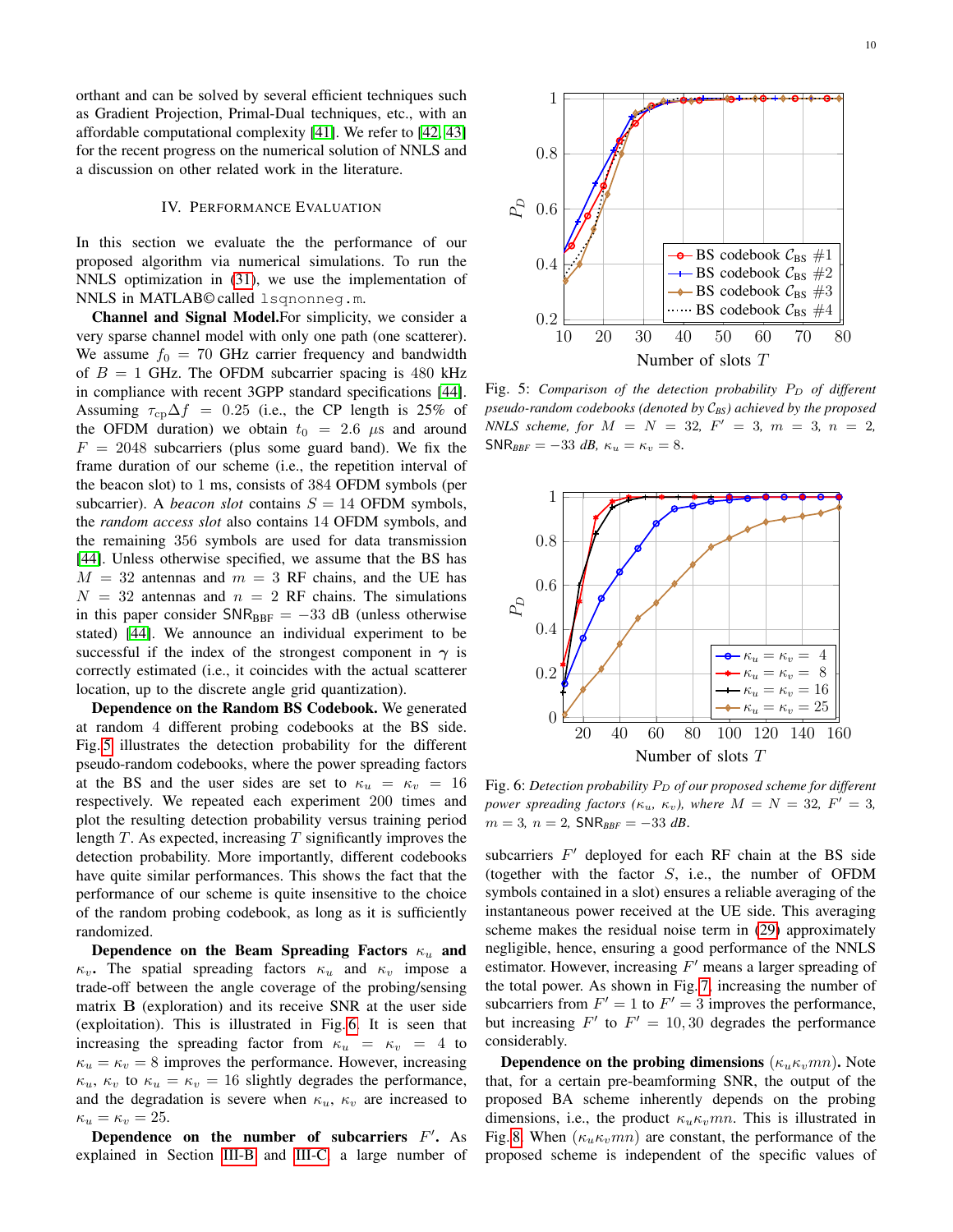<span id="page-10-0"></span>

Fig. 7: Detection probability P<sub>D</sub> of our proposed scheme for different *number of subcarriers* F 0 *deployed for each RF chain at the BS side,*  $where M = N = 32, m = 3, n = 2, SNR_{BBF} = -33 dB.$ 

<span id="page-10-1"></span>

Fig. 8: Detection probability  $P_D$  of our proposed scheme when the *product of*  $(mn\kappa_{u}\kappa_{v})$ *, i.e., the probing dimensions in the spatial multiplexing domain, are constant, and where*  $M = N = 32$ ,  $m = 3$ ,  $n = 2, F' = 3, SNR_{BBF} = -33 dB.$ 

 $\kappa_u$ ,  $\kappa_v$ , m, n. Hence, as far as BA is concerned, one can reduce the UE hardware complexity (number of RF chains) by either adding more RF chains at the BS, or increasing the spatial spreading factor  $\kappa_u$  and/or  $\kappa_v$ , while achieving a similar performance.

Dependence on the number of RF chains  $n$  for users. At the user side, increasing the number of RF chains provides more independent measurements, while on the other hand, splitting more of the received signal power. Obviously, when the channel pre-beamforming SNR is large enough, it is always beneficial to use more RF chains so as to get more independent measurements at one shot and to speed up the BA procedure. On the contrast, as shown in Fig. [9,](#page-10-2) when the pre-beamforming SNR is very low, e.g.,  $SNR_{BBF} = -36$  dB, it is better to just use one RF chain at the user side. For intermediate cases, however, there would be an optimal number of RF chains for the user, where fixing the BS and channel parameters, the BA

<span id="page-10-2"></span>

Fig. 9: *Expected detection time (slots)* T *of our proposed scheme when increasing the number of RF chains* n *at the user side, where*  $M = N = 32, F' = 3, m = 3.$ 

procedure can be completed in the shortest time.

System-Level Scalability. For a multi-user scenario, we denote by  $K$  the total number of active users in the system, and by  $K(T)$  the number of users that are able to successfully detect their strong MPC direction within  $T$  frames. Fig. [10](#page-11-12) compares the fraction  $\frac{K(T)}{K}$  of those users in our scheme with the corresponding fraction in the interactive bisection method proposed in [\[11\]](#page-11-7), where we assume an ideal feedback and cost free for each iterative round in [\[11\]](#page-11-7). As we can see, the training overhead of interactive methods scales proportionally with the number of active users, whereas in our scheme all the users are essentially trained simultaneously, so that the overhead does not grow with the number of users. Note that in practice, the feedback scheme for each iterative round in [\[11\]](#page-11-7) costs UL transmissions and may not be ideal since the beamforming gains are very poor at the initial rounds. In contrast, the proposed scheme needs only one UL transmission of the control packet, where the full beamforming gain at the UE side and the sectored beamforming gain at the BS side (as discussed in Section [III-A\)](#page-4-5) are available.

Robustness w.r.t. Variations in Channel Statistics. To investigate the sensitivity of the proposed scheme as well as competing CS-based schemes to the time-variation of the channel coefficients, we consider a simple Gauss-Markov model for the channel correlation in time given by

<span id="page-10-3"></span>
$$
\rho_{s,l} = \alpha \rho_{s-1,l} + \sqrt{1 - |\alpha|^2} \nu_{s,l}, s \in \mathbb{Z}_+, \tag{32}
$$

where  $\rho_{0,l} \sim \mathcal{CN}(0, \gamma_l)$ , where  $\nu_{s,l} \sim \mathcal{CN}(0, \gamma_l)$  is an i.i.d. sequence (innovation), and where  $|\alpha| \in [0,1]$  controls the channel correlation in time. We assume that the channel is constant over each beacon slot of 14 OFDM symbols, and evolves in time according to [\(32\)](#page-10-3) from slot to slot, i.e.,  $\alpha$ denotes the channel correlation coefficient at samples taken 1 ms apart. Fig. [11](#page-11-13) illustrates the comparison of the performance of our proposed scheme with that of the CS-based technique in [\[15\]](#page-12-0). It is seen that our method exhibits much robust performance across a wide range of channel time-correlations whereas the algorithm in [\[15\]](#page-12-0) is quite fragile and fails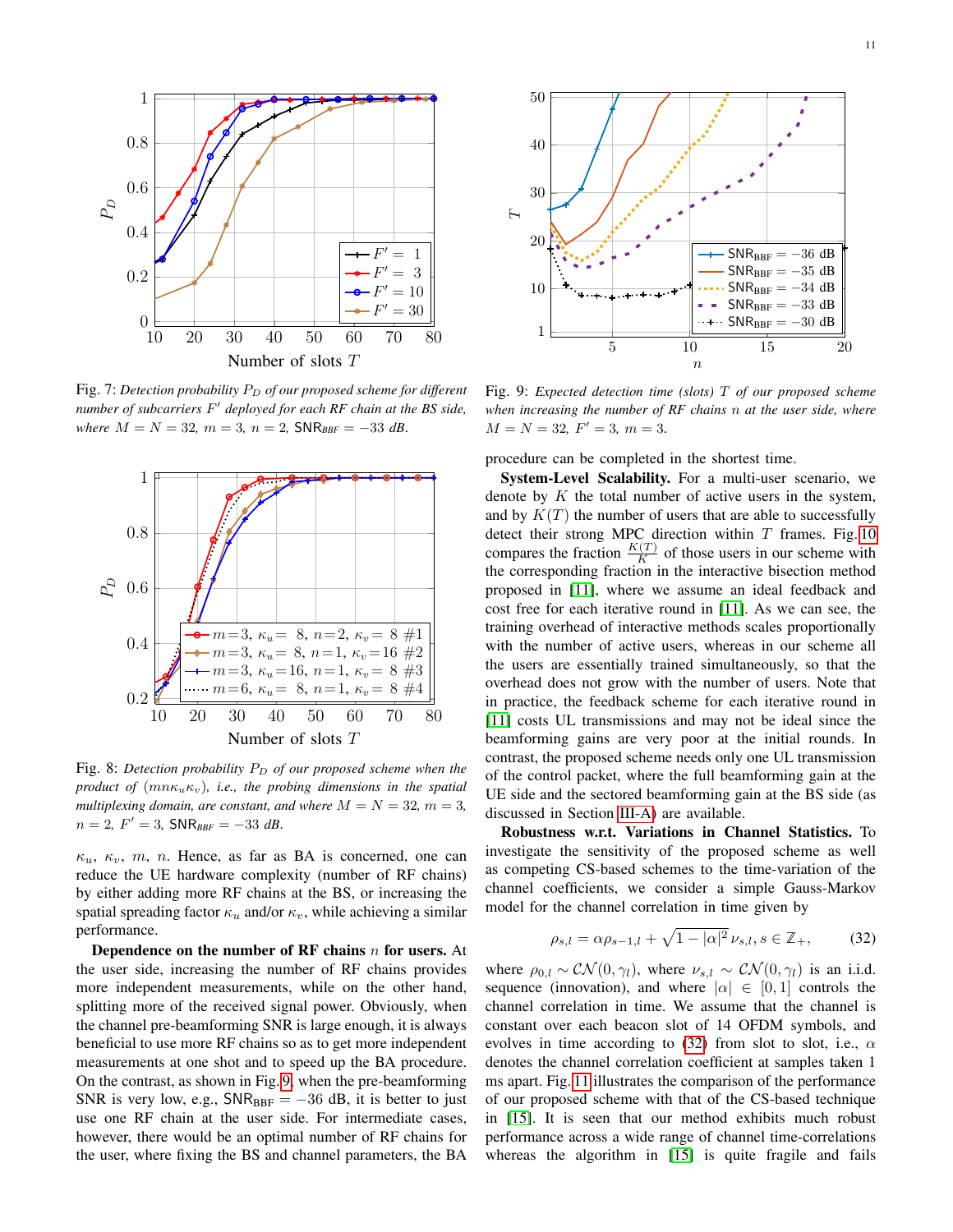<span id="page-11-12"></span>

Fig. 10: *Comparison of the performance of our proposed scheme with that of interactive bisection method in [\[11\]](#page-11-7) in terms of the fraction of users whose channel is estimated until a given time slot T* given by  $\frac{K(T)}{K}$ . We take  $M = N = 32$ ,  $F' = 3$ ,  $m = 3$ ,  $n = 2$ ,  $\kappa_u = \kappa_v = 8$ , SNR<sub>BBF</sub> = -33 *dB*.

<span id="page-11-13"></span>

Fig. 11: *Comparison of detection probability*  $P_D$  *between proposed NNLS and OMP in [\[15\]](#page-12-0) for different statistic path gains, where* M =  $N = 32, F' = 3, m = 3, n = 2, \kappa_u = \kappa_v = 8, \text{SNR}_{BBF} = -33 \text{ dB},$ *the path gains change from i.i.d.* ( $\alpha = 0$ ) to constant ( $\alpha = 1$ ) over *slots*.

to estimate the BA direction in the presence of channel time-variations from slot to slot.

### V. CONCLUSION

In this paper, we proposed an efficient *Beam Alignment* (BA) scheme for mm-Wave multiuser MIMO systems. In our proposed scheme, the channel is always probed by the BS in the *Downlink* (DL), providing all the users within the BS coverage sufficiently many measurements to estimate the AoA-AoD of strong MPCs connecting them to the BS. In contrast with the conventional interactive BA algorithms, that require several rounds of beam refinement and transmissions of probing signals and/or control packets both in the DL and in the UL (*Uplink*), in our proposed scheme all the users are trained simultaneously. Thus, the BA scales very well with the number of active users in the system. We posed the BA as the estimation of the second order statistics of the channel and proposed a novel technique based on NNLS that achieves reliable recovery with high probability. We illustrated, via numerical simulations and comparison with other competitive techniques in the literature, that our algorithm is highly robust to variations in the channel statistics.

### ACKNOWLEDGMENTS

X.S. is sponsored by the China Scholarship Council (201604910530). G.C. is supported by the Alexander von Humboldt Foundation through a Professorship Grant, and this work was also supported in part by a Collaborative Research Grant of Intel Research.

#### **REFERENCES**

- <span id="page-11-0"></span>[1] R. W. Heath, N. Gonzalez-Prelcic, S. Rangan, W. Roh, and A. M. Sayeed, "An overview of signal processing techniques for millimeter wave mimo systems," *IEEE journal of selected topics in signal processing*, vol. 10, no. 3, pp. 436–453, 2016.
- <span id="page-11-1"></span>[2] T. S. Rappaport, S. Sun, R. Mayzus, H. Zhao, Y. Azar, K. Wang, G. N. Wong, J. K. Schulz, M. Samimi, and F. Gutierrez, "Millimeter wave mobile communications for 5g cellular: It will work!" *Access, IEEE*, vol. 1, pp. 335–349, 2013.
- <span id="page-11-2"></span>[3] A. M. Sayeed, "Deconstructing multiantenna fading channels," *IEEE Transactions on Signal Processing*, vol. 50, no. 10, pp. 2563–2579, 2002.
- <span id="page-11-4"></span>[4] T. Nitsche, C. Cordeiro, A. B. Flores, E. W. Knightly, E. Perahia, and J. C. Widmer, "IEEE 802.11 ad: directional 60 GHz communication for multi-Gigabit-per-second Wi-Fi," *IEEE Communications Magazine*, vol. 52, no. 12, pp. 132–141, 2014.
- <span id="page-11-11"></span>[5] Z. Chen and C. Yang, "Pilot decontamination in wideband massive mimo systems by exploiting channel sparsity," *IEEE Transactions on Wireless Communications*, vol. 15, no. 7, pp. 5087–5100, 2016.
- <span id="page-11-3"></span>[6] S. Haghighatshoar and G. Caire, "The beam alignment problem in mmwave wireless networks," in *Signals, Systems and Computers, 2016 50th Asilomar Conference on*. IEEE, 2016, Conference Proceedings, pp. 741–745.
- <span id="page-11-5"></span>[7] V. Desai, L. Krzymien, P. Sartori, W. Xiao, A. Soong, and A. Alkhateeb, "Initial beamforming for mmwave communications," in *2014 48th Asilomar Conference on Signals, Systems and Computers*, 2014, Conference Proceedings, pp. 1926–1930.
- <span id="page-11-6"></span>[8] J. Wang, Z. Lan, C.-W. Pyo, T. Baykas, C.-S. Sum, M. A. Rahman, J. Gao, R. Funada, F. Kojima, H. Harada *et al.*, "Beam codebook based beamforming protocol for multi-gbps millimeter-wave wpan systems," *Selected Areas in Communications, IEEE Journal on*, vol. 27, no. 8, pp. 1390–1399, 2009.
- [9] L. Chen, Y. Yang, X. Chen, and W. Wang, "Multi-stage beamforming codebook for 60ghz wpan," in *Communications and Networking in China (CHINACOM), 2011 6th International ICST Conference on*. IEEE, 2011, pp. 361–365.
- [10] S. Hur, T. Kim, D. J. Love, J. V. Krogmeier, T. Thomas, A. Ghosh *et al.*, "Millimeter wave beamforming for wireless backhaul and access in small cell networks," *Communications, IEEE Transactions on*, vol. 61, no. 10, pp. 4391–4403, 2013.
- <span id="page-11-7"></span>[11] A. Alkhateeb, O. El Ayach, G. Leus, and R. W. Heath, "Channel estimation and hybrid precoding for millimeter wave cellular systems," *Selected Topics in Signal Processing, IEEE Journal of*, vol. 8, no. 5, pp. 831–846, 2014.
- <span id="page-11-8"></span>[12] M. Kokshoorn, H. Chen, P. Wang, Y. Li, and B. Vucetic, "Millimeter wave mimo channel estimation using overlapped beam patterns and rate adaptation," *IEEE Transactions on Signal Processing*, vol. 65, no. 3, pp. 601–616, 2017.
- <span id="page-11-9"></span>[13] P. Xia, R. W. Heath, and N. Gonzalez-Prelcic, "Robust analog precoding designs for millimeter wave mimo transceivers with frequency and time division duplexing," *IEEE Transactions on Communications*, vol. 64, no. 11, pp. 4622–4634, Nov 2016.
- <span id="page-11-10"></span>[14] D. E. Berraki, S. M. D. Armour, and A. R. Nix, "Application of